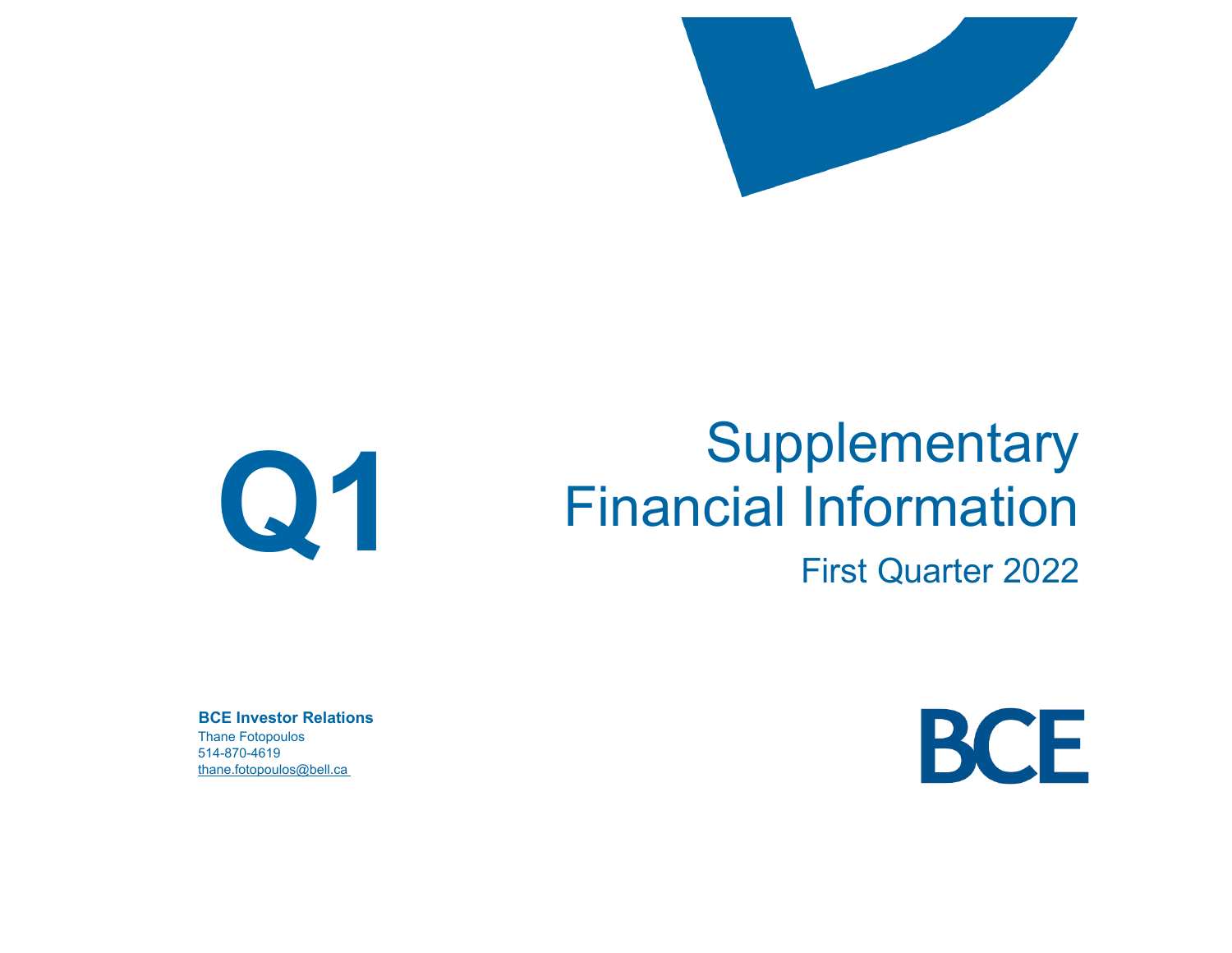**BCE (1) Consolidated Operational Data** 

|                                                                           | Q1           |            | Q <sub>1</sub> |              |            |
|---------------------------------------------------------------------------|--------------|------------|----------------|--------------|------------|
| (In millions of Canadian dollars, except share amounts) (unaudited)       | 2022         |            | 2021           | \$ change    | % change   |
| <b>Operating revenues</b>                                                 |              |            |                |              |            |
| Service                                                                   | 5,177        |            | 4,968          | 209          | 4.2%       |
| Product                                                                   | 673          |            | 738            | (65)         | (8.8%)     |
| <b>Total operating revenues</b>                                           | 5,850        |            | 5,706          | 144          | 2.5%       |
| Operating costs                                                           | (3, 266)     |            | (3,277)        | 11           | 0.3%       |
| Adjusted EBITDA <sup>(A)</sup>                                            | 2,584        |            | 2,429          | 155          | 6.4%       |
| Adjusted EBITDA margin (B)(3)                                             | 44.2%        |            | 42.6%          |              | $1.6$ pts  |
| Severance, acquisition and other costs                                    | (13)         |            | (89)           | 76           | 85.4%      |
| Depreciation                                                              | (891)        |            | (895)          | 4            | 0.4%       |
| Amortization                                                              | (260)        |            | (238)          | (22)         | $(9.2\%)$  |
| Finance costs                                                             |              |            |                |              |            |
| Interest expense                                                          | (260)        |            | (267)          | 7            | 2.6%       |
| Net return (interest) on post-employment benefit plans                    | 18           |            | (5)            | 23           | n.m.       |
| Impairment of assets                                                      | (2)          |            | (3)            | $\mathbf{1}$ | 33.3%      |
| Other income                                                              | 93           |            | 8              | 85           | n.m.       |
| Income taxes                                                              | (335)        |            | (253)          | (82)         | (32.4%)    |
| Net earnings                                                              | 934          |            | 687            | 247          | 36.0%      |
|                                                                           |              |            |                |              |            |
| Net earnings attributable to:<br>Common shareholders                      | 877          |            | 642            | 235          | 36.6%      |
| Preferred shareholders                                                    | 34           |            | 32             | 2            | 6.3%       |
| Non-controlling interest                                                  | 23           |            | 13             | 10           | 76.9%      |
| <b>Net earnings</b>                                                       | 934          |            | 687            | 247          | 36.0%      |
|                                                                           |              |            |                |              |            |
| Net earnings per common share - basic and diluted                         | \$<br>0.96   | -\$        | 0.71           | \$<br>0.25   | 35.2%      |
| Dividends per common share                                                | \$<br>0.9200 | \$         | 0.8750         | \$<br>0.0450 | 5.1%       |
| Weighted average number of common shares outstanding - basic (millions)   | 910.1        |            | 904.5          |              |            |
| Weighted average number of common shares outstanding - diluted (millions) | 910.8        |            | 904.5          |              |            |
| Number of common shares outstanding (millions)                            | 911.8        |            | 904.6          |              |            |
|                                                                           |              |            |                |              |            |
| Adjusted net earnings and adjusted EPS                                    |              |            |                |              |            |
| Net earnings attributable to common shareholders                          | 877          |            | 642            | 235          | 36.6%      |
| Reconciling items:                                                        |              |            |                |              |            |
| Severance, acquisition and other costs                                    | 13           |            | 89             | (76)         | $(85.4\%)$ |
| Net mark-to-market gains on derivatives used to economically hedge equity |              |            |                |              |            |
| settled share-based compensation plans                                    | (75)         |            | (60)           | (15)         | $(25.0\%)$ |
| Net gains on investments                                                  | (37)         |            |                | (37)         | n.m.       |
| Early debt redemption costs                                               | 18           |            | 53             | (35)         | $(66.0\%)$ |
| Impairment of assets                                                      | $\mathbf{2}$ |            | 3              | (1)          | (33.3%)    |
| Income taxes for the above reconciling items                              | 13           |            | (23)           | 36           | n.m.       |
| Adjusted net earnings <sup>(A)</sup>                                      | 811          |            | 704            | 107          | 15.2%      |
| Adjusted EPS <sup>(A)</sup>                                               | \$<br>0.89   | $\sqrt{3}$ | 0.78           | \$<br>0.11   | 14.1%      |

n.m. : not meaningful

<sup>(A)</sup> Adjusted EBITDA is a total of segments measure, adjusted net earnings is a non-GAAP financial measure and adjusted EPS is a non-GAAP ratio. Refer to note 2.3, *Total of segments measures* , note 2.1, *Non-GAAP financ measures* and note 2.2, *Non-GAAP ratios* in the Accompanying Notes to this report for more information on these measures.

 $^{(B)}$  Adjusted EBITDA margin is defined as adjusted EBITDA divided by operating revenues.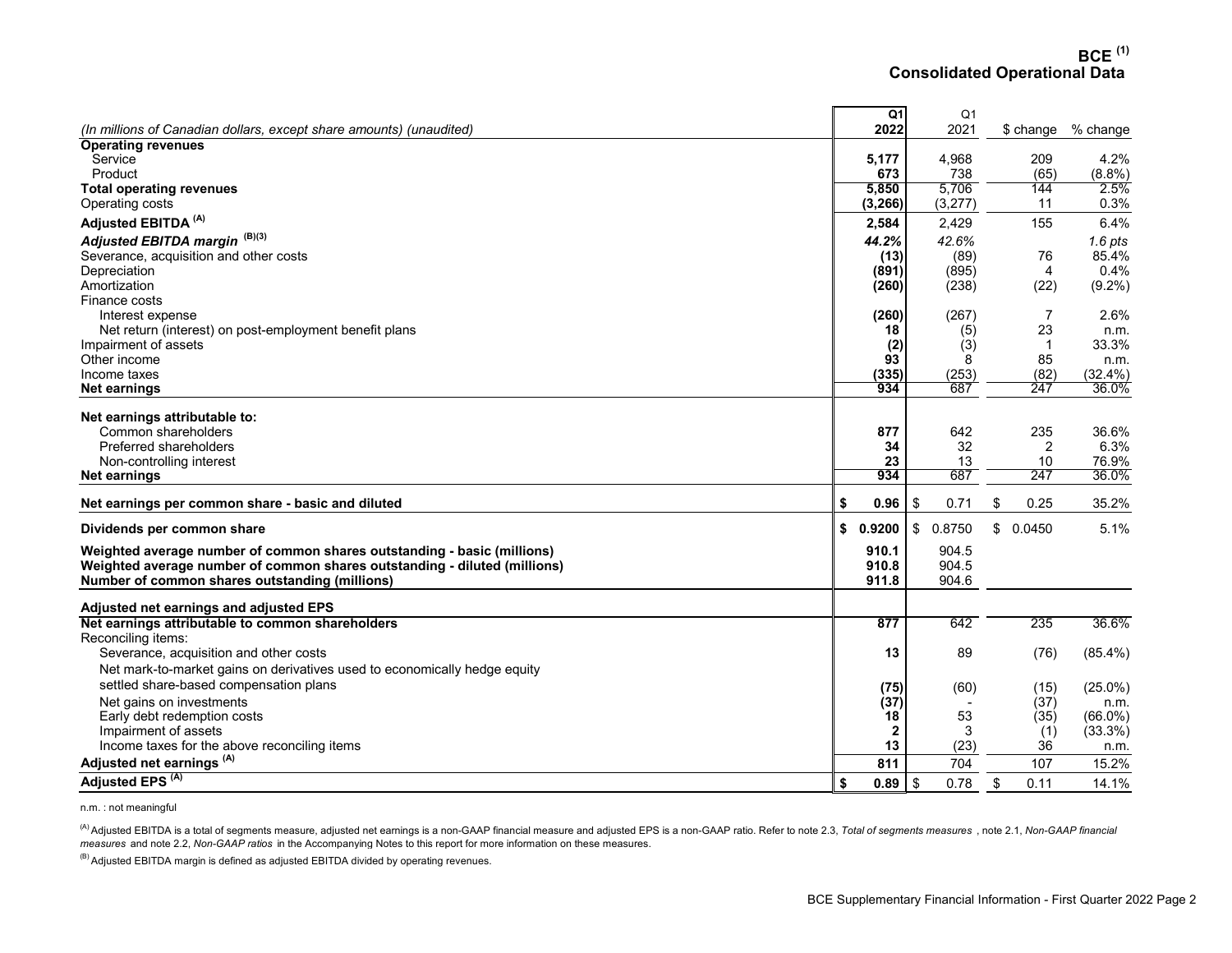**BCE Consolidated Operational Data - Historical Trend**

|                                                                           |              | <b>TOTAL</b> |                 |                   |                   |           |
|---------------------------------------------------------------------------|--------------|--------------|-----------------|-------------------|-------------------|-----------|
| (In millions of Canadian dollars, except share amounts) (unaudited)       | Q1 2022      | 2021         | Q4 21           | Q3 21             | Q <sub>2</sub> 21 | Q1 21     |
| <b>Operating revenues</b>                                                 |              |              |                 |                   |                   |           |
| Service                                                                   | 5,177        | 20,350       | 5,243           | 5,099             | 5,040             | 4,968     |
| Product                                                                   | 673          | 3,099        | 966             | 737               | 658               | 738       |
| <b>Total operating revenues</b>                                           | 5,850        | 23,449       | 6,209           | 5,836             | 5,698             | 5,706     |
| Operating costs                                                           | (3, 266)     | (13, 556)    | (3,779)         | (3,278)           | (3,222)           | (3,277)   |
| <b>Adjusted EBITDA</b>                                                    | 2,584        | 9,893        | 2,430           | 2,558             | 2,476             | 2,429     |
| <b>Adjusted EBITDA margin</b>                                             | 44.2%        | 42.2%        | 39.1%           | 43.8%             | 43.5%             | 42.6%     |
| Severance, acquisition and other costs                                    | (13)         | (209)        | (63)            | (50)              | (7)               | (89)      |
| Depreciation                                                              | (891)        | (3,627)      | (925)           | (902)             | (905)             | (895)     |
| Amortization                                                              | (260)        | (982)        | (251)           | (245)             | (248)             | (238)     |
| Finance costs                                                             |              |              |                 |                   |                   |           |
| Interest expense                                                          | (260)        | (1,082)      | (275)           | (272)             | (268)             | (267)     |
| Net return (interest) on post-employment benefit plans                    | 18           | (20)         | (5)             | (5)               | (5)               | (5)       |
| Impairment of assets                                                      | (2)          | (197)        | (30)            | ٠                 | (164)             | (3)       |
| Other income                                                              | 93           | 160          | 26              | 35                | 91                | 8         |
| Income taxes                                                              | (335)        | (1,044)      | (249)           | (306)             | (236)             | (253)     |
| Net earnings                                                              | 934          | 2,892        | 658             | 813               | 734               | 687       |
|                                                                           |              |              |                 |                   |                   |           |
| Net earnings attributable to:                                             |              |              |                 |                   |                   |           |
| Common shareholders                                                       | 877          | 2,709        | 625             | 757               | 685               | 642       |
| <b>Preferred shareholders</b>                                             | 34           | 131          | 33              | 34                | 32                | 32        |
| Non-controlling interest<br><b>Net earnings</b>                           | 23<br>934    | 52<br>2,892  | 658             | 22<br>813         | 17<br>734         | 13<br>687 |
|                                                                           |              |              |                 |                   |                   |           |
| Net earnings per common share - basic and diluted                         | \$<br>0.96   | \$<br>2.99   | \$<br>0.69      | \$<br>$0.83$ \$   | 0.76<br>- \$      | 0.71      |
| Dividends per common share                                                | \$<br>0.9200 | \$<br>3.5000 | \$<br>0.8750    | \$<br>$0.8750$ \$ | $0.8750$ \$       | 0.8750    |
| Weighted average number of common shares outstanding - basic (millions)   | 910.1        | 906.3        | 908.8           | 906.9             | 905.0             | 904.5     |
| Weighted average number of common shares outstanding - diluted (millions) | 910.8        | 906.7        | 909.6           | 907.6             | 905.3             | 904.5     |
| Number of common shares outstanding (millions)                            | 911.8        | 909.0        | 909.0           | 908.8             | 905.7             | 904.6     |
| Adjusted net earnings and adjusted EPS                                    |              |              |                 |                   |                   |           |
| Net earnings attributable to common shareholders                          | 877          | 2,709        | 625             | 757               | 685               | 642       |
| Reconciling items:                                                        |              |              |                 |                   |                   |           |
| Severance, acquisition and other costs                                    | 13           | 209          | 63              | 50                | $\overline{7}$    | 89        |
| Net mark-to-market gains on derivatives used to economically hedge        |              |              |                 |                   |                   |           |
| equity settled share-based compensation plans                             | (75)         | (278)        | (57)            | (61)              | (100)             | (60)      |
| Net equity losses on investments in associates and joint ventures         |              | 49           | 35              |                   | 14                |           |
| Net (gains) losses on investments                                         | (37)         | 6            | 6               |                   |                   |           |
| Early debt redemption costs                                               | 18           | 53           |                 |                   |                   | 53        |
| Impairment of assets                                                      | $\mathbf{2}$ | 197          | 30              | ٠                 | 164               | 3         |
| Income taxes for the above reconciling items                              | 13           | (48)         | (9)             | $\overline{2}$    | (18)              | (23)      |
| NCI for the above reconciling items                                       |              | (2)          | (1)             |                   | (1)               |           |
| <b>Adjusted net earnings</b>                                              | 811          | 2,895        | 692             | 748               | 751               | 704       |
| <b>Adiusted EPS</b>                                                       | \$<br>0.89   | \$<br>3.19   | \$<br>$0.76$ \$ | 0.82 <sup>5</sup> | $0.83$ \$         | 0.78      |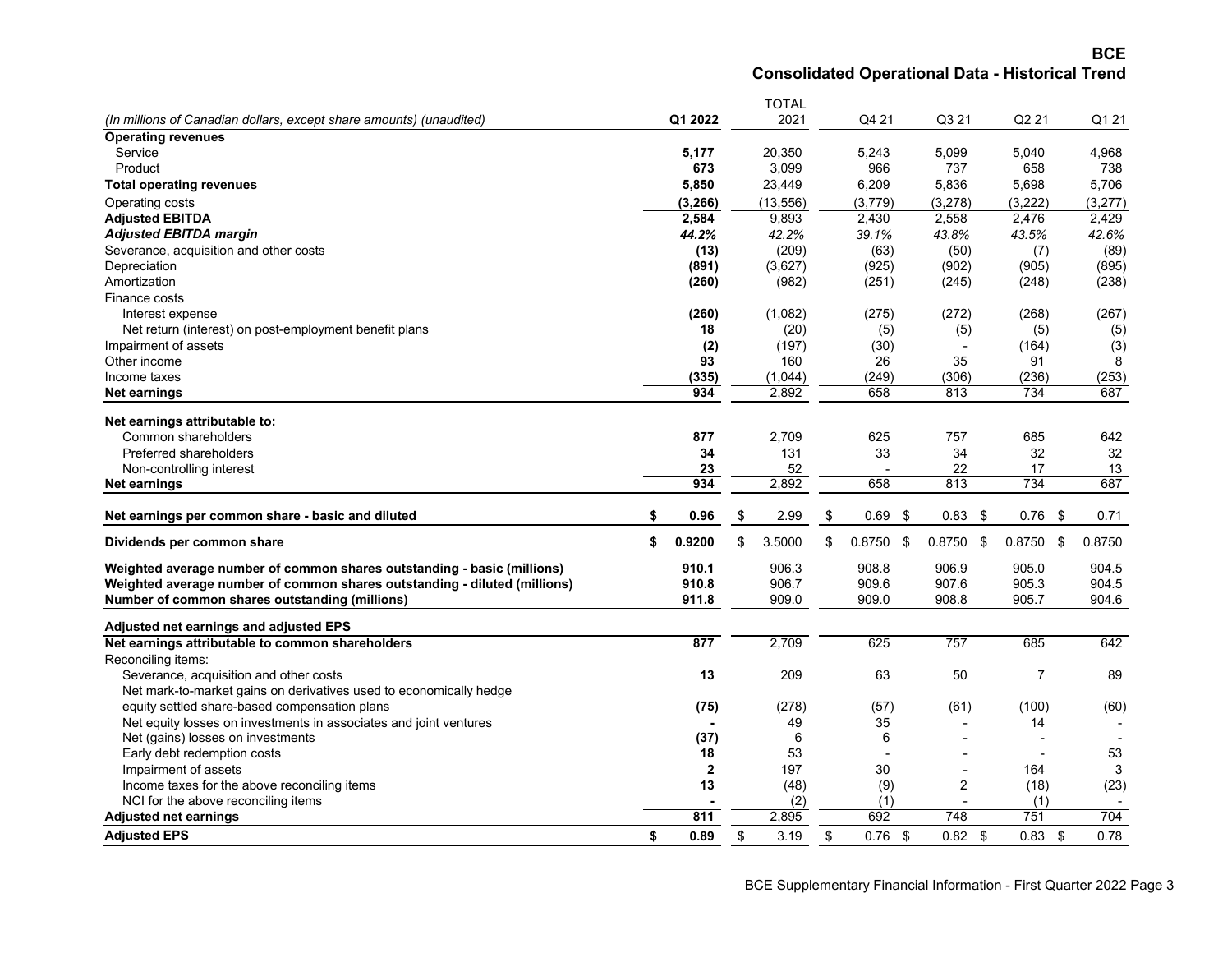### **BCE (1) Segmented Data**

| (In millions of Canadian dollars, except where otherwise indicated) (unaudited) | Q <sub>1</sub><br>2022 | Q <sub>1</sub><br>2021 | $$$ change | % change    |
|---------------------------------------------------------------------------------|------------------------|------------------------|------------|-------------|
|                                                                                 |                        |                        |            |             |
| <b>Operating revenues</b>                                                       |                        |                        |            |             |
| <b>Bell Wireless</b>                                                            | 2,210                  | 2,100                  | 110        | 5.2%        |
| <b>Bell Wireline</b>                                                            | 3,013                  | 3,081                  | (68)       | $(2.2\%)$   |
| <b>Bell Media</b>                                                               | 825                    | 713                    | 112        | 15.7%       |
| Inter-segment eliminations                                                      | (198)                  | (188)                  | (10)       | $(5.3\%)$   |
| <b>Total</b>                                                                    | 5,850                  | 5,706                  | 144        | 2.5%        |
| <b>Operating costs</b>                                                          |                        |                        |            |             |
| <b>Bell Wireless</b>                                                            | (1, 201)               | (1, 177)               | (24)       | $(2.0\%)$   |
| <b>Bell Wireline</b>                                                            | (1,646)                | (1,718)                | 72         | 4.2%        |
| <b>Bell Media</b>                                                               | (617)                  | (570)                  | (47)       | $(8.2\%)$   |
| Inter-segment eliminations                                                      | 198                    | 188                    | 10         | 5.3%        |
| <b>Total</b>                                                                    | (3, 266)               | (3, 277)               | 11         | 0.3%        |
| <b>Adjusted EBITDA</b>                                                          |                        |                        |            |             |
| <b>Bell Wireless</b>                                                            | 1,009                  | 923                    | 86         | 9.3%        |
| Margin                                                                          | 45.7%                  | 44.0%                  |            | $1.7$ pts   |
| <b>Bell Wireline</b>                                                            | 1,367                  | 1,363                  | 4          | 0.3%        |
| Margin                                                                          | 45.4%                  | 44.2%                  |            | $1.2$ pts   |
| <b>Bell Media</b>                                                               | 208                    | 143                    | 65         | 45.5%       |
| Margin                                                                          | 25.2%                  | 20.1%                  |            | 5.1 pts     |
| <b>Total</b>                                                                    | 2,584                  | 2,429                  | 155        | 6.4%        |
| Margin                                                                          | 44.2%                  | 42.6%                  |            | $1.6$ pts   |
| <b>Capital expenditures</b>                                                     |                        |                        |            |             |
| <b>Bell Wireless</b>                                                            | 248                    | 286                    | 38         | 13.3%       |
| Capital intensity (A)(3)                                                        | 11.2%                  | 13.6%                  |            | $2.4$ pts   |
| <b>Bell Wireline</b>                                                            | 681                    | 707                    | 26         | 3.7%        |
| Capital intensity                                                               | 22.6%                  | 22.9%                  |            | $0.3$ pts   |
| <b>Bell Media</b>                                                               | 23                     | 19                     | (4)        | $(21.1\%)$  |
| Capital intensity                                                               | 2.8%                   | 2.7%                   |            | $(0.1)$ pts |
| <b>Total</b>                                                                    | 952                    | 1,012                  | 60         | 5.9%        |
| Capital intensity                                                               | 16.3%                  | 17.7%                  |            | $1.4$ pts   |

 $(A)$  Capital intensity is defined as capital expenditures divided by operating revenues.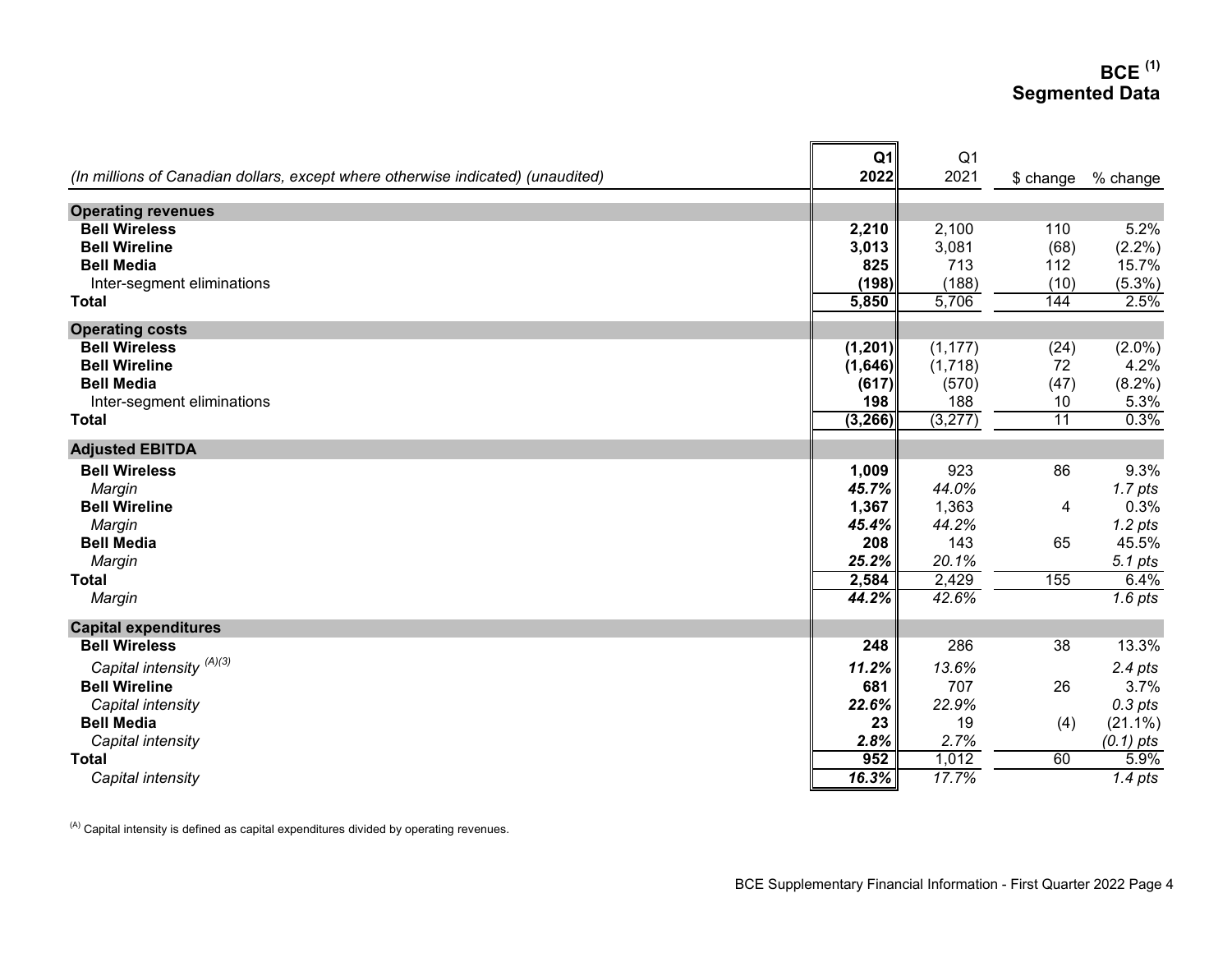#### **BCE Segmented Data - Historical Trend**

|                                                                                 | Q <sub>1</sub> | <b>TOTAL</b> |         |                 |              |              |
|---------------------------------------------------------------------------------|----------------|--------------|---------|-----------------|--------------|--------------|
| (In millions of Canadian dollars, except where otherwise indicated) (unaudited) | 2022           | 2021         | Q4 21   | Q3 21           | Q2 21        | Q1 21        |
|                                                                                 |                |              |         |                 |              |              |
| <b>Operating revenues</b>                                                       |                |              |         |                 |              |              |
| <b>Bell Wireless</b>                                                            | 2,210          | 8,999        | 2,475   | 2,296           | 2,128        | 2,100        |
| <b>Bell Wireline</b>                                                            | 3,013          | 12,178       | 3,079   | 3,015           | 3,003        | 3,081        |
| <b>Bell Media</b>                                                               | 825            | 3,036        | 849     | 719             | 755          | 713          |
| Inter-segment eliminations                                                      | (198)          | (764)        | (194)   | (194)           | (188)        | (188)        |
| Total                                                                           | 5,850          | 23,449       | 6,209   | 5,836           | 5,698        | 5,706        |
| <b>Operating costs</b>                                                          |                |              |         |                 |              |              |
| <b>Bell Wireless</b>                                                            | (1, 201)       | (5, 146)     | (1,524) | (1, 286)        | (1, 159)     | (1, 177)     |
| <b>Bell Wireline</b>                                                            | (1,646)        | (6,863)      | (1,753) | (1,682)         | (1,710)      | (1,718)      |
| <b>Bell Media</b>                                                               | (617)          | (2,311)      | (696)   | (504)           |              |              |
|                                                                                 | 198            | 764          | 194     |                 | (541)<br>188 | (570)<br>188 |
| Inter-segment eliminations<br><b>Total</b>                                      | (3, 266)       | (13, 556)    | (3,779) | 194<br>(3, 278) | (3, 222)     | (3,277)      |
|                                                                                 |                |              |         |                 |              |              |
| <b>Adjusted EBITDA</b>                                                          |                |              |         |                 |              |              |
| <b>Bell Wireless</b>                                                            | 1,009          | 3,853        | 951     | 1,010           | 969          | 923          |
| Margin                                                                          | 45.7%          | 42.8%        | 38.4%   | 44.0%           | 45.5%        | 44.0%        |
| <b>Bell Wireline</b>                                                            | 1,367          | 5,315        | 1,326   | 1,333           | 1,293        | 1,363        |
| Margin                                                                          | 45.4%          | 43.6%        | 43.1%   | 44.2%           | 43.1%        | 44.2%        |
| <b>Bell Media</b>                                                               | 208            | 725          | 153     | 215             | 214          | 143          |
| Margin                                                                          | 25.2%          | 23.9%        | 18.0%   | 29.9%           | 28.3%        | 20.1%        |
| <b>Total</b>                                                                    | 2,584          | 9,893        | 2,430   | 2,558           | 2,476        | 2,429        |
| Margin                                                                          | 44.2%          | 42.2%        | 39.1%   | 43.8%           | 43.5%        | 42.6%        |
| <b>Capital expenditures</b>                                                     |                |              |         |                 |              |              |
| <b>Bell Wireless</b>                                                            | 248            | 1,120        | 274     | 254             | 306          | 286          |
|                                                                                 | 11.2%          | 12.4%        | 11.1%   | 11.1%           | 14.4%        | 13.6%        |
| Capital intensity<br><b>Bell Wireline</b>                                       | 681            |              |         | 880             | 877          | 707          |
|                                                                                 |                | 3,597        | 1,133   |                 |              |              |
| Capital intensity                                                               | 22.6%          | 29.5%        | 36.8%   | 29.2%           | 29.2%        | 22.9%        |
| <b>Bell Media</b>                                                               | 23             | 120          | 52      | 25              | 24           | 19           |
| Capital intensity                                                               | 2.8%           | 4.0%         | 6.1%    | 3.5%            | 3.2%         | 2.7%         |
| <b>Total</b>                                                                    | 952            | 4,837        | 1,459   | 1,159           | 1,207        | 1,012        |
| Capital intensity                                                               | 16.3%          | 20.6%        | 23.5%   | 19.9%           | 21.2%        | 17.7%        |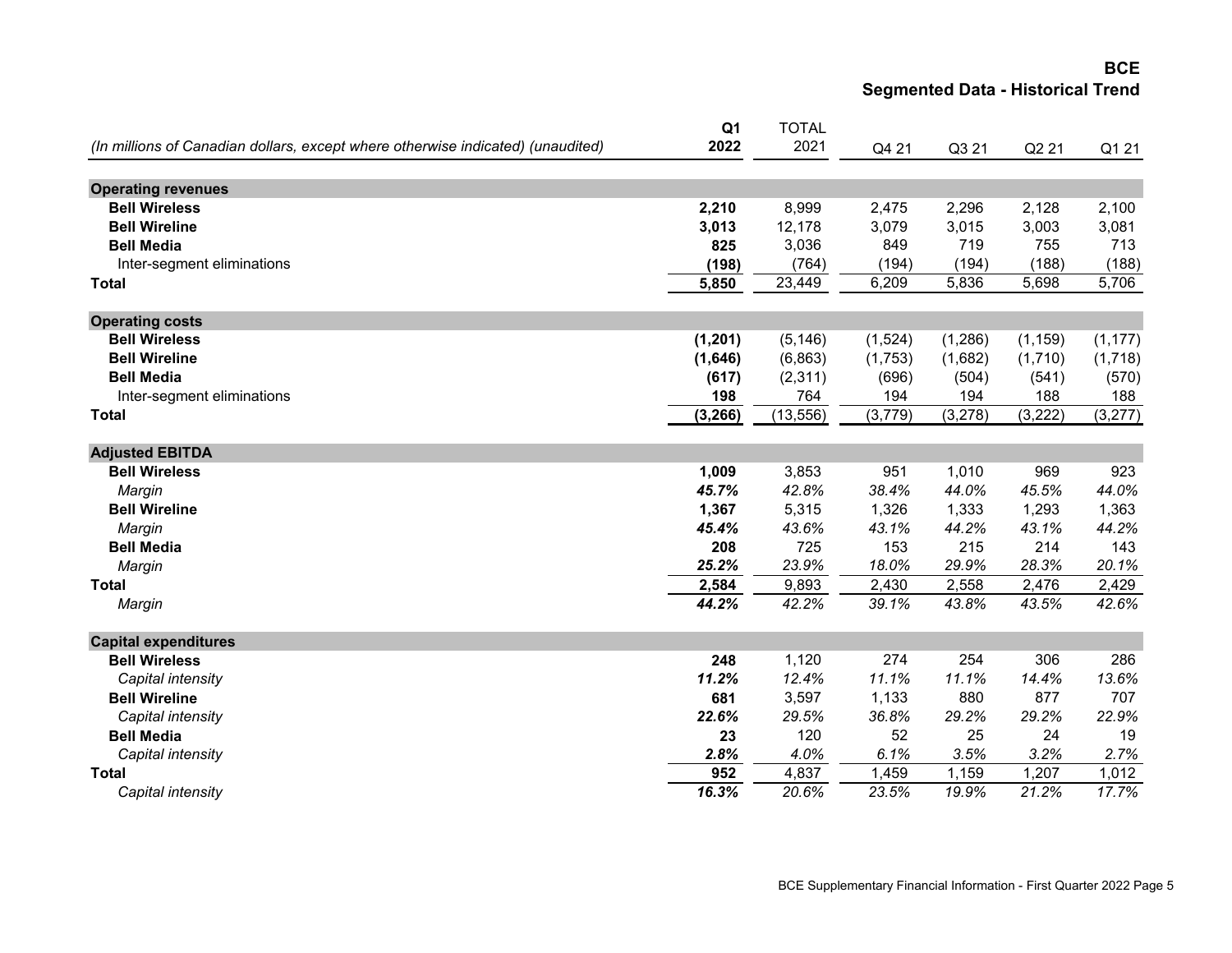# **Bell Wireless (1)**

| (In millions of Canadian dollars, except where otherwise indicated) (unaudited) | Q <sub>1</sub><br>2022 | Q <sub>1</sub><br>2021 | % change          |
|---------------------------------------------------------------------------------|------------------------|------------------------|-------------------|
| <b>Bell Wireless</b>                                                            |                        |                        |                   |
| <b>Operating revenues</b>                                                       |                        |                        |                   |
| External service revenues                                                       | 1,635                  | 1,503                  | 8.8%              |
| Inter-segment service revenues                                                  | 11                     | 11                     |                   |
| <b>Operating service revenues</b>                                               | 1,646                  | 1,514                  | 8.7%              |
| External product revenues                                                       | 563                    | 584                    | $(3.6\%)$         |
| Inter-segment product revenues                                                  |                        | 2                      | $(50.0\%)$        |
| <b>Operating product revenues</b>                                               | 564                    | 586                    | $(3.8\%)$         |
| <b>Total external revenues</b>                                                  | 2,198                  | 2,087                  | 5.3%              |
| <b>Total operating revenues</b>                                                 | 2,210                  | 2,100                  | 5.2%              |
| Operating costs                                                                 | (1, 201)               | (1, 177)<br>923        | (2.0%)            |
| <b>Adjusted EBITDA</b><br>Adjusted EBITDA margin                                | 1,009<br>45.7%         | 44.0%                  | 9.3%<br>$1.7$ pts |
|                                                                                 |                        |                        |                   |
| Capital expenditures                                                            | 248                    | 286                    | 13.3%             |
| Capital intensity                                                               | 11.2%                  | 13.6%                  | $2.4$ pts         |
| Mobile phone subscribers <sup>(3)</sup>                                         |                        |                        |                   |
| Gross subscriber activations                                                    | 349,908                | 340,127                | 2.9%              |
| Postpaid                                                                        | 230,713                | 248,990                | $(7.3\%)$         |
| Prepaid                                                                         | 119,195                | 91,137                 | 30.8%             |
| Net subscriber activations (losses)                                             | 32,176                 | 2,405                  | n.m.              |
| Postpaid                                                                        | 34,230                 | 32,925                 | 4.0%              |
| Prepaid                                                                         | (2,054)                | (30, 520)              | 93.3%             |
| Subscribers end of period (EOP)                                                 | 9,491,361              | 9,166,748              | 3.5%              |
| Postpaid                                                                        | 8,664,275              | 8,361,264              | 3.6%              |
| Prepaid                                                                         | 827,086                | 805,484                | 2.7%              |
| Blended average revenue per user (ARPU) (\$/month) <sup>(A)(3)</sup>            | 57.98                  | 55.17                  | 5.1%              |
| Blended churn $(\%)$ (average per month) $^{(3)}$                               | 1.12%                  | 1.23%                  | $0.11$ pts        |
| Postpaid                                                                        | 0.79%                  | 0.89%                  | $0.10$ pts        |
| Prepaid                                                                         | 4.61%                  | 4.68%                  | $0.07$ pts        |
| Mobile connected device subscribers <sup>(3)</sup>                              |                        |                        |                   |
| Net subscriber activations                                                      | 48,877                 | 74,159                 | $(34.1\%)$        |
| Subscribers EOP                                                                 | 2,298,671              | 2,130,312              | 7.9%              |

n.m. : not meaningful

(A) Mobile phone blended ARPU is calculated by dividing wireless operating service revenues by the average mobile phone subscriber base for the specified period and is expressed as a dollar unit per month.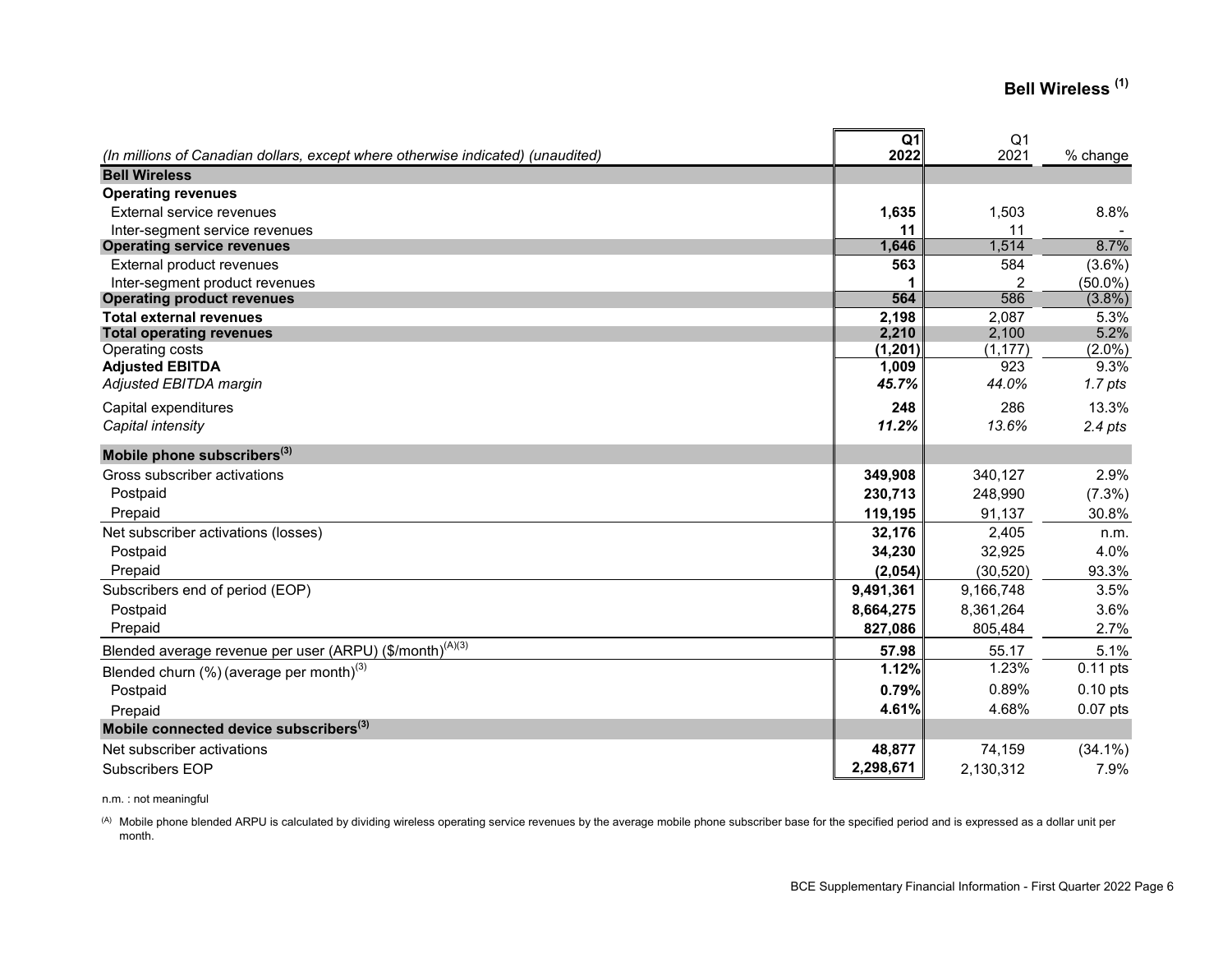|                                                                                 | Q <sub>1</sub> | <b>TOTAL</b>   |           |           |              |                |
|---------------------------------------------------------------------------------|----------------|----------------|-----------|-----------|--------------|----------------|
| (In millions of Canadian dollars, except where otherwise indicated) (unaudited) | 2022           | 2021           | Q4 21     | Q3 21     | Q2 21        | Q1 21          |
| <b>Bell Wireless</b>                                                            |                |                |           |           |              |                |
| <b>Operating revenues</b>                                                       |                |                |           |           |              |                |
| External service revenues                                                       | 1,635          | 6,355          | 1,641     | 1,642     | 1,569        | 1,503          |
| Inter-segment service revenues                                                  | 11             | 45             | 11        | 12        | 11           | 11             |
| <b>Operating service revenues</b>                                               | 1,646          | 6,400          | 1,652     | 1,654     | 1,580        | 1,514          |
| External product revenues                                                       | 563            | 2,593          | 821       | 642       | 546          | 584            |
| Inter-segment product revenues                                                  |                | 6              | 2<br>823  | 642       | 2            | $\overline{2}$ |
| <b>Operating product revenues</b><br><b>Total external revenues</b>             | 564<br>2,198   | 2,599<br>8,948 | 2,462     | 2,284     | 548<br>2,115 | 586<br>2,087   |
| <b>Total operating revenues</b>                                                 | 2,210          | 8,999          | 2,475     | 2,296     | 2,128        | 2,100          |
| Operating costs                                                                 | (1, 201)       | (5, 146)       | (1,524)   | (1,286)   | (1, 159)     | (1, 177)       |
| <b>Adjusted EBITDA</b>                                                          | 1,009          | 3,853          | 951       | 1,010     | 969          | 923            |
| Adjusted EBITDA margin                                                          | 45.7%          | 42.8%          | 38.4%     | 44.0%     | 45.5%        | 44.0%          |
| Capital expenditures                                                            | 248            | 1,120          | 274       | 254       | 306          | 286            |
| Capital intensity                                                               | 11.2%          | 12.4%          | 11.1%     | 11.1%     | 14.4%        | 13.6%          |
| <b>Mobile phone subscribers</b>                                                 |                |                |           |           |              |                |
| Gross subscriber activations                                                    | 349,908        | 1,653,771      | 495,076   | 470,165   | 348,403      | 340,127        |
| Postpaid                                                                        | 230,713        | 1,201,659      | 373,621   | 336,328   | 242,720      | 248,990        |
| Prepaid                                                                         | 119,195        | 452,112        | 121,455   | 133,837   | 105,683      | 91,137         |
| Net subscriber activations (losses)                                             | 32,176         | 294,842        | 109,726   | 136,464   | 46,247       | 2,405          |
| Postpaid                                                                        | 34,230         | 301,706        | 109,527   | 114,821   | 44,433       | 32,925         |
| Prepaid                                                                         | (2,054)        | (6, 864)       | 199       | 21,643    | 1,814        | (30, 520)      |
| Subscribers EOP                                                                 | 9,491,361      | 9,459,185      | 9,459,185 | 9,349,459 | 9,212,995    | 9,166,748      |
| Postpaid                                                                        | 8,664,275      | 8,630,045      | 8,630,045 | 8,520,518 | 8,405,697    | 8,361,264      |
| Prepaid                                                                         | 827,086        | 829,140        | 829,140   | 828,941   | 807,298      | 805,484        |
| Blended ARPU (\$/month)                                                         | 57.98          | 57.66          | 58.61     | 59.47     | 57.36        | 55.17          |
| Blended churn (%) (average per month)                                           | 1.12%          | 1.23%          | 1.37%     | 1.21%     | 1.10%        | 1.23%          |
| Postpaid                                                                        | 0.79%          | 0.93%          | 1.08%     | 0.93%     | 0.83%        | 0.89%          |
| Prepaid                                                                         | 4.61%          | 4.31%          | 4.42%     | 4.15%     | 3.98%        | 4.68%          |
| <b>Mobile connected device subscribers</b>                                      |                |                |           |           |              |                |
| Net subscriber activations                                                      | 48,877         | 193,641        | 38,998    | 33,035    | 47,449       | 74,159         |
| <b>Subscribers EOP</b>                                                          | 2,298,671      | 2,249,794      | 2,249,794 | 2,210,796 | 2,177,761    | 2,130,312      |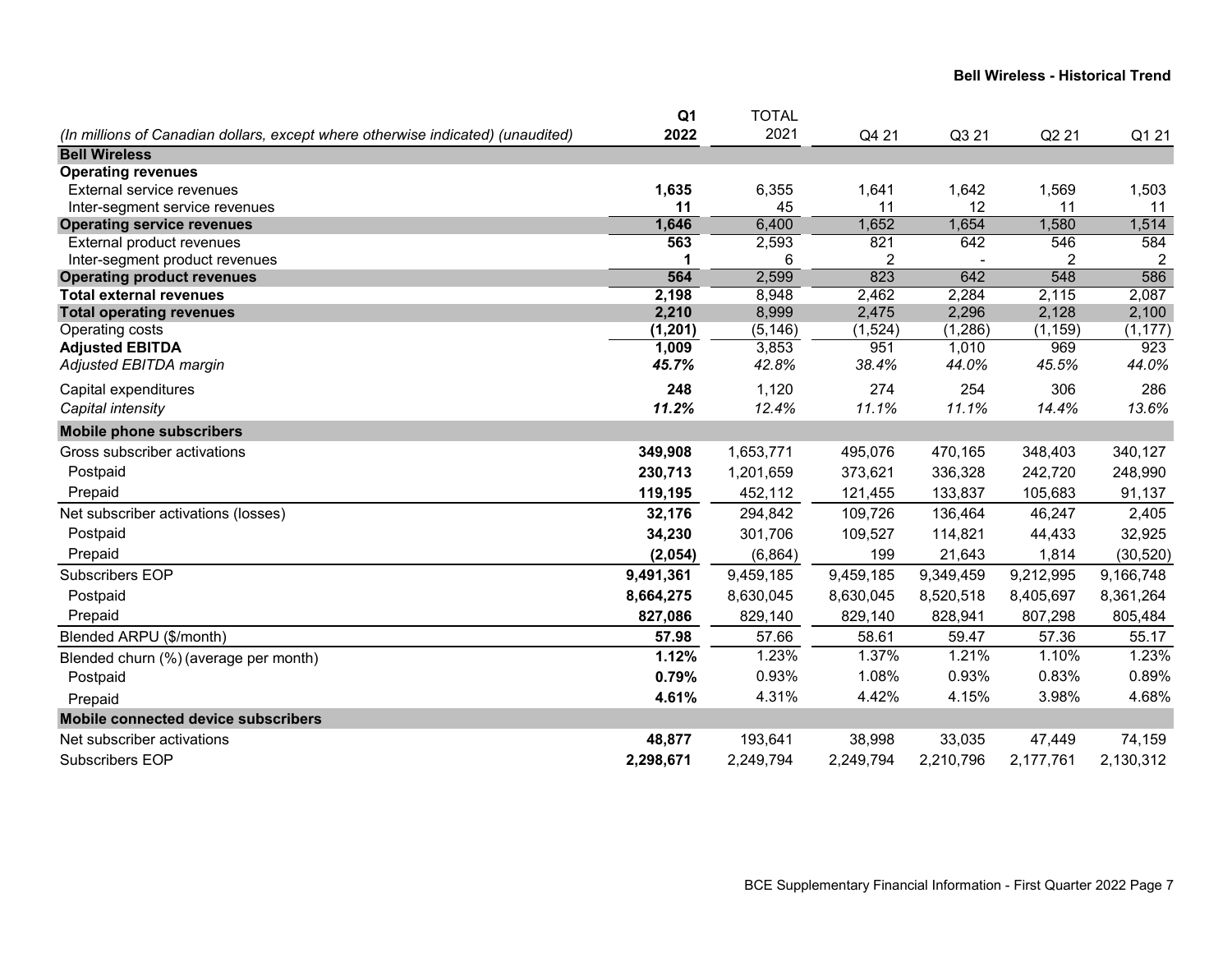# **Bell Wireline (1)**

|                                                                                 | Q <sub>1</sub> | Q <sub>1</sub> |            |
|---------------------------------------------------------------------------------|----------------|----------------|------------|
| (In millions of Canadian dollars, except where otherwise indicated) (unaudited) | 2022           | 2021           | % change   |
| <b>Bell Wireline</b>                                                            |                |                |            |
| <b>Operating revenues</b>                                                       |                |                |            |
| Data                                                                            | 1,953          | 1,965          | $(0.6\%)$  |
| Voice                                                                           | 771            | 803            | $(4.0\%)$  |
| Other services                                                                  | 77             | 74             | 4.1%       |
| <b>External service revenues</b>                                                | 2,801          | 2,842          | $(1.4\%)$  |
| Inter-segment service revenues                                                  | 102            | 85             | 20.0%      |
| <b>Operating service revenues</b>                                               | 2,903          | 2,927          | $(0.8\%)$  |
| Data                                                                            | 99             | 144            | (31.3%)    |
| Equipment and other                                                             | 11             | 10             | 10.0%      |
| <b>External product revenues</b>                                                | 110            | 154            | (28.6%)    |
| Inter-segment product revenues                                                  |                |                |            |
| <b>Operating product revenues</b>                                               | 110            | 154            | $(28.6\%)$ |
| <b>Total external revenues</b>                                                  | 2,911          | 2,996          | (2.8%)     |
| <b>Total operating revenues</b>                                                 | 3,013          | 3,081          | $(2.2\%)$  |
| Operating costs                                                                 | (1,646)        | (1,718)        | 4.2%       |
| <b>Adjusted EBITDA</b>                                                          | 1,367          | 1,363          | 0.3%       |
| Adjusted EBITDA margin                                                          | 45.4%          | 44.2%          | $1.2$ pts  |
| Capital expenditures                                                            | 681            | 707            | 3.7%       |
| Capital intensity                                                               | 22.6%          | 22.9%          | $0.3$ pts  |
| Retail high-speed Internet subscribers <sup>(3)</sup>                           |                |                |            |
| Retail net subscriber activations                                               | 26,024         | 21,208         | 22.7%      |
| Retail subscribers EOP <sup>(A)</sup>                                           | 3,954,767      | 3,730,576      | 6.0%       |
| Retail TV subscribers <sup>(3)</sup>                                            |                |                |            |
| Retail net subscriber (losses) activations                                      | (8, 361)       | (9, 112)       | 8.2%       |
| Internet protocol television (IPTV)                                             | 12,260         | 10,696         | 14.6%      |
| Satellite                                                                       | (20, 621)      | (19,808)       | $(4.1\%)$  |
| Total retail subscribers EOP <sup>(A)</sup>                                     | 2,735,674      | 2,723,368      | 0.5%       |
| IPTV <sup>(A)</sup>                                                             |                |                |            |
|                                                                                 | 1,903,726      | 1,817,069      | 4.8%       |
| Satellite                                                                       | 831,948        | 906,299        | $(8.2\%)$  |
| Retail residential network access services (NAS) <sup>(3)</sup>                 |                |                |            |
| Retail residential NAS lines net losses                                         | (42, 345)      | (51,069)       | 17.1%      |
| Retail residential NAS lines <sup>(A)</sup>                                     | 2,259,716      | 2,432,863      | $(7.1\%)$  |

(A) In Q1 2022, as a result of the acquisition of EBOX and other related companies, our retail high-speed Internet, retail IPTV and retail residential NAS lines subscriber bases increased by 67,090, 9,025 and 3,456 subscribers, respectively.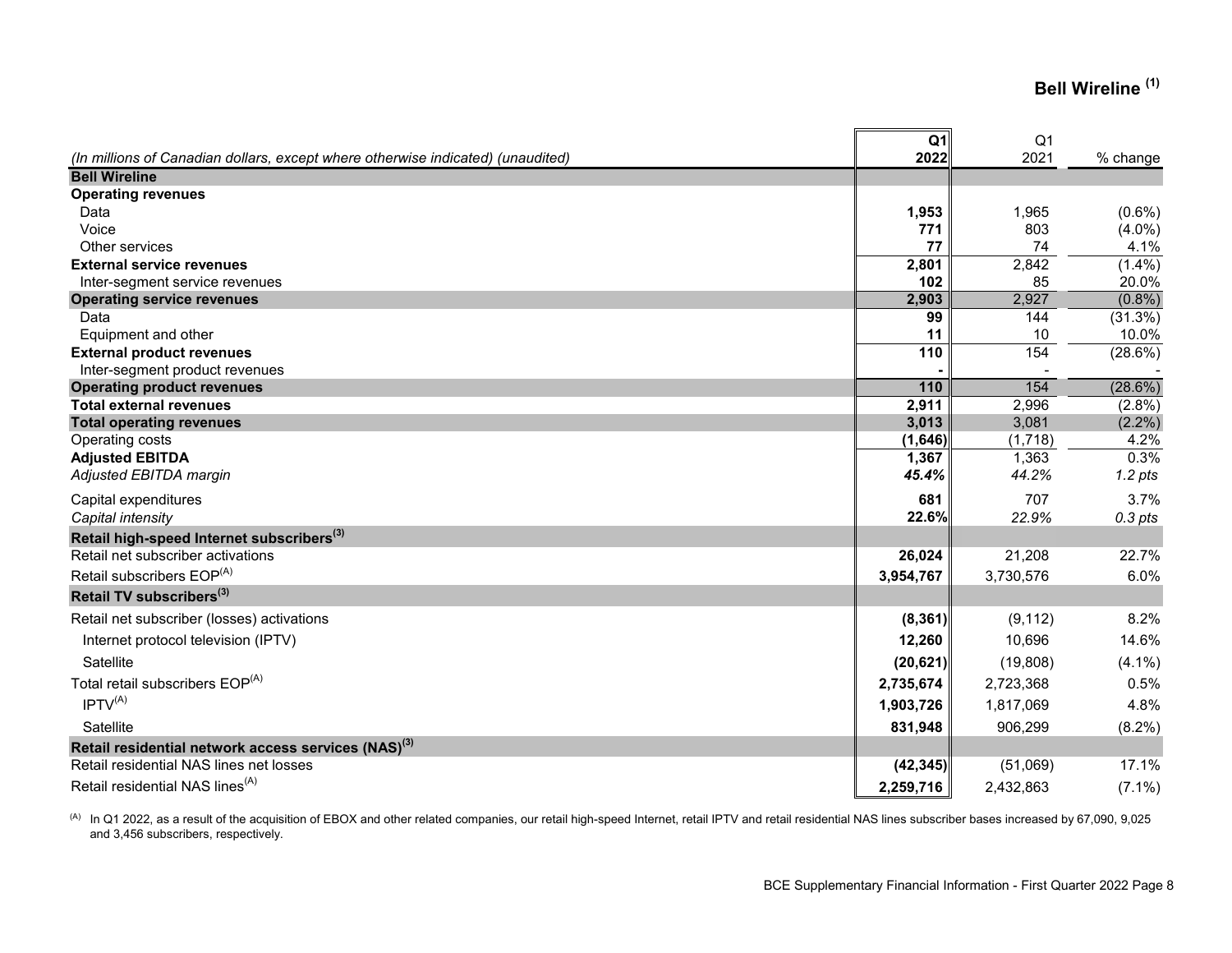|                                                                                 | Q <sub>1</sub> | <b>TOTAL</b> |           |           |                  |           |
|---------------------------------------------------------------------------------|----------------|--------------|-----------|-----------|------------------|-----------|
| (In millions of Canadian dollars, except where otherwise indicated) (unaudited) | 2022           | 2021         | Q4 21     | Q3 21     | Q2 21            | Q1 21     |
| <b>Bell Wireline</b>                                                            |                |              |           |           |                  |           |
| <b>Operating revenues</b>                                                       |                |              |           |           |                  |           |
| Data                                                                            | 1,953          | 7,871        | 1,986     | 1,976     | 1,944            | 1,965     |
| Voice                                                                           | 771            | 3,154        | 779       | 778       | 794              | 803       |
| Other services                                                                  | 77             | 289          | 75        | 73        | 67               | 74        |
| <b>External service revenues</b>                                                | 2,801          | 11,314       | 2,840     | 2,827     | 2,805            | 2,842     |
| Inter-segment service revenues                                                  | 102            | 358          | 94        | 93        | 86               | 85        |
| <b>Operating service revenues</b>                                               | 2,903          | 11,672       | 2,934     | 2,920     | 2,891            | 2,927     |
| Data                                                                            | 99             | 463          | 132       | 86        | 101              | 144       |
| Equipment and other                                                             | 11             | 43           | 13        | 9         | 11               | 10        |
| <b>External product revenues</b>                                                | 110            | 506          | 145       | 95        | $\overline{112}$ | 154       |
| Inter-segment product revenues                                                  |                |              |           |           |                  |           |
| <b>Operating product revenues</b>                                               | 110            | 506          | 145       | 95        | $\overline{112}$ | 154       |
| <b>Total external revenues</b>                                                  | 2,911          | 11,820       | 2,985     | 2,922     | 2,917            | 2,996     |
| <b>Total operating revenues</b>                                                 | 3,013          | 12,178       | 3,079     | 3,015     | 3,003            | 3,081     |
| Operating costs                                                                 | (1,646)        | (6, 863)     | (1,753)   | (1,682)   | (1,710)          | (1,718)   |
| <b>Adjusted EBITDA</b>                                                          | 1,367          | 5,315        | 1,326     | 1,333     | 1,293            | 1,363     |
| Adjusted EBITDA margin                                                          | 45.4%          | 43.6%        | 43.1%     | 44.2%     | 43.1%            | 44.2%     |
| Capital expenditures                                                            | 681            | 3,597        | 1,133     | 880       | 877              | 707       |
| Capital intensity                                                               | 22.6%          | 29.5%        | 36.8%     | 29.2%     | 29.2%            | 22.9%     |
| Retail high-speed Internet subscribers                                          |                |              |           |           |                  |           |
| Retail net subscriber activations                                               | 26,024         | 152,285      | 47,618    | 65,779    | 17,680           | 21,208    |
| Retail subscribers EOP <sup>(A)</sup>                                           | 3,954,767      | 3,861,653    | 3,861,653 | 3,814,035 | 3,748,256        | 3,730,576 |
| <b>Retail TV subscribers</b>                                                    |                |              |           |           |                  |           |
| Retail net subscriber (losses) activations                                      | (8, 361)       | 2,530        | 6,049     | 10,521    | (4,928)          | (9, 112)  |
| <b>IPTV</b>                                                                     | 12,260         | 76,068       | 29,191    | 31,641    | 4,540            | 10,696    |
| Satellite                                                                       | (20, 621)      | (73, 538)    | (23, 142) | (21, 120) | (9,468)          | (19, 808) |
| Total retail subscribers EOP <sup>(A)</sup>                                     | 2,735,674      | 2,735,010    | 2,735,010 | 2,728,961 | 2,718,440        | 2,723,368 |
| IPTV <sup>(A)</sup>                                                             | 1,903,726      | 1,882,441    | 1,882,441 | 1,853,250 | 1,821,609        | 1,817,069 |
| Satellite                                                                       | 831,948        | 852,569      | 852,569   | 875,711   | 896,831          | 906,299   |
| <b>Retail residential NAS</b>                                                   |                |              |           |           |                  |           |
| Retail residential NAS lines net losses                                         |                |              |           |           |                  |           |
|                                                                                 | (42, 345)      | (185, 327)   | (40, 211) | (42, 755) | (51, 292)        | (51,069)  |
| Retail residential NAS lines <sup>(A)</sup>                                     | 2,259,716      | 2,298,605    | 2,298,605 | 2,338,816 | 2,381,571        | 2,432,863 |

(A) In Q1 2022, as a result of the acquisition of EBOX and other related companies, our retail high-speed Internet, retail IPTV and retail residential NAS lines subscriber bases increased by 67,090, 9,025 and 3,456 subscribers, respectively.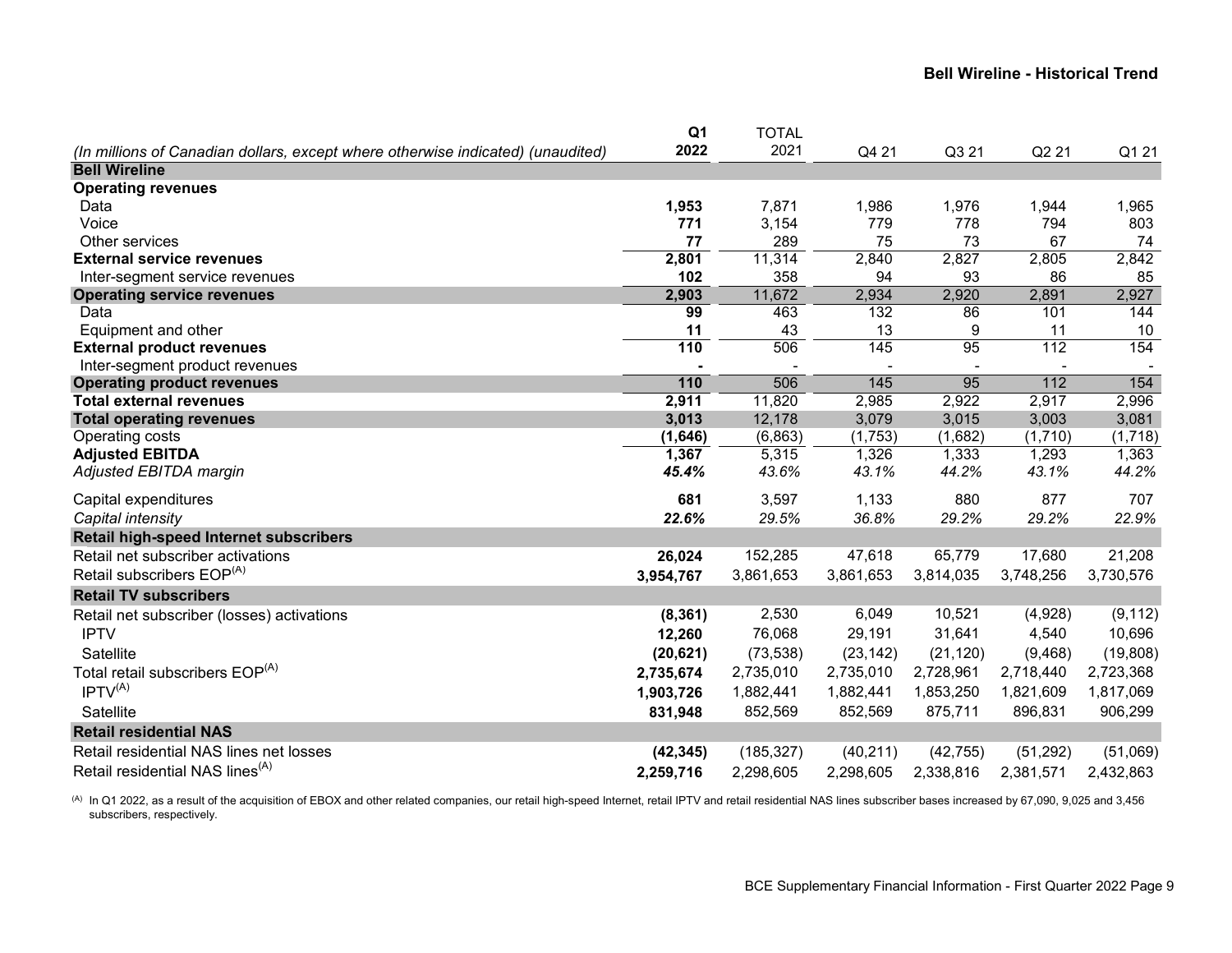| <b>BCE</b> - Net debt and preferred shares                                      |        |                      |
|---------------------------------------------------------------------------------|--------|----------------------|
| (In millions of Canadian dollars, except where otherwise indicated) (unaudited) |        |                      |
|                                                                                 |        | March 31 December 31 |
|                                                                                 | 20221  | 2021                 |
|                                                                                 |        |                      |
| Long-term debt                                                                  | 26,877 | 27,048               |
| Debt due within one year                                                        | 3,082  | 2,625                |
| 50% of preferred shares                                                         | 1,943  | 2,002                |
| Cash                                                                            | (104)  | (207)                |
| Net debt <sup>(A)</sup>                                                         | 31,798 | 31,468               |
| Net debt leverage ratio <sup>(A)</sup>                                          | 3.16   | 3.18                 |
| Adjusted EBITDA/adjusted net interest expense ratio <sup>(A)</sup>              | 8.94   | 8.77                 |

| <b>Cash flow information</b>                                                    |                |              |                |          |           |            |
|---------------------------------------------------------------------------------|----------------|--------------|----------------|----------|-----------|------------|
| (In millions of Canadian dollars, except where otherwise indicated) (unaudited) |                |              | Q <sub>1</sub> | Q1       |           |            |
|                                                                                 |                |              | 2022           | 2021     | \$ change | % change   |
| Free cash flow (FCF) <sup>(A)</sup>                                             |                |              |                |          |           |            |
| Cash flows from operating activities                                            |                |              | 1,716          | 1,992    | (276)     | $(13.9\%)$ |
| Capital expenditures                                                            |                |              | (952)          | (1,012)  | 60        | 5.9%       |
| Cash dividends paid on preferred shares                                         |                |              | (33)           | (31)     | (2)       | $(6.5\%)$  |
| Cash dividends paid by subsidiaries to non-controlling interest                 |                |              | (11)           | (13)     |           | 15.4%      |
| Acquisition and other costs paid                                                |                |              |                |          |           | $(25.0\%)$ |
| <b>FCF</b>                                                                      |                |              | 723            | 940      | (217)     | $(23.1\%)$ |
| <b>Cash flow information - Historical trend</b>                                 |                |              |                |          |           |            |
| (In millions of Canadian dollars, except where otherwise indicated) (unaudited) | Q <sub>1</sub> | <b>TOTAL</b> | Q4             | Q3       | Q2        | Q1         |
|                                                                                 | 2022           | 2021         | 2021           | 2021     | 2021      | 2021       |
| <b>FCF</b>                                                                      |                |              |                |          |           |            |
| Cash flows from operating activities                                            | 1,716          | 8,008        | 1,743          | 1,774    | 2,499     | 1,992      |
| Capital expenditures                                                            | (952)          | (4,837)      | (1, 459)       | (1, 159) | (1,207)   | (1,012)    |
| Cash dividends paid on preferred shares                                         | (33)           | (125)        | (32)           | (31)     | (31)      | (31)       |
| Cash dividends paid by subsidiaries to non-controlling interest                 | (11)           | (86)         | (45)           | (13)     | (15)      | (13)       |
| Acquisition and other costs paid                                                |                | 35           | 29             |          |           |            |
| <b>FCF</b>                                                                      | 723            | 2,995        | 236            | 571      | .248      | 940        |

(A) Net debt and free cash flow are non-GAAP financial measures and net debt leverage ratio and adjusted EBITDA to adjusted net interest expense ratio are capital management measures. Refer to note

2.1, *Non-GAAP financial measures* and note 2.4, *Capital management measures* in the Accompanying Notes to this report for more information on these measures.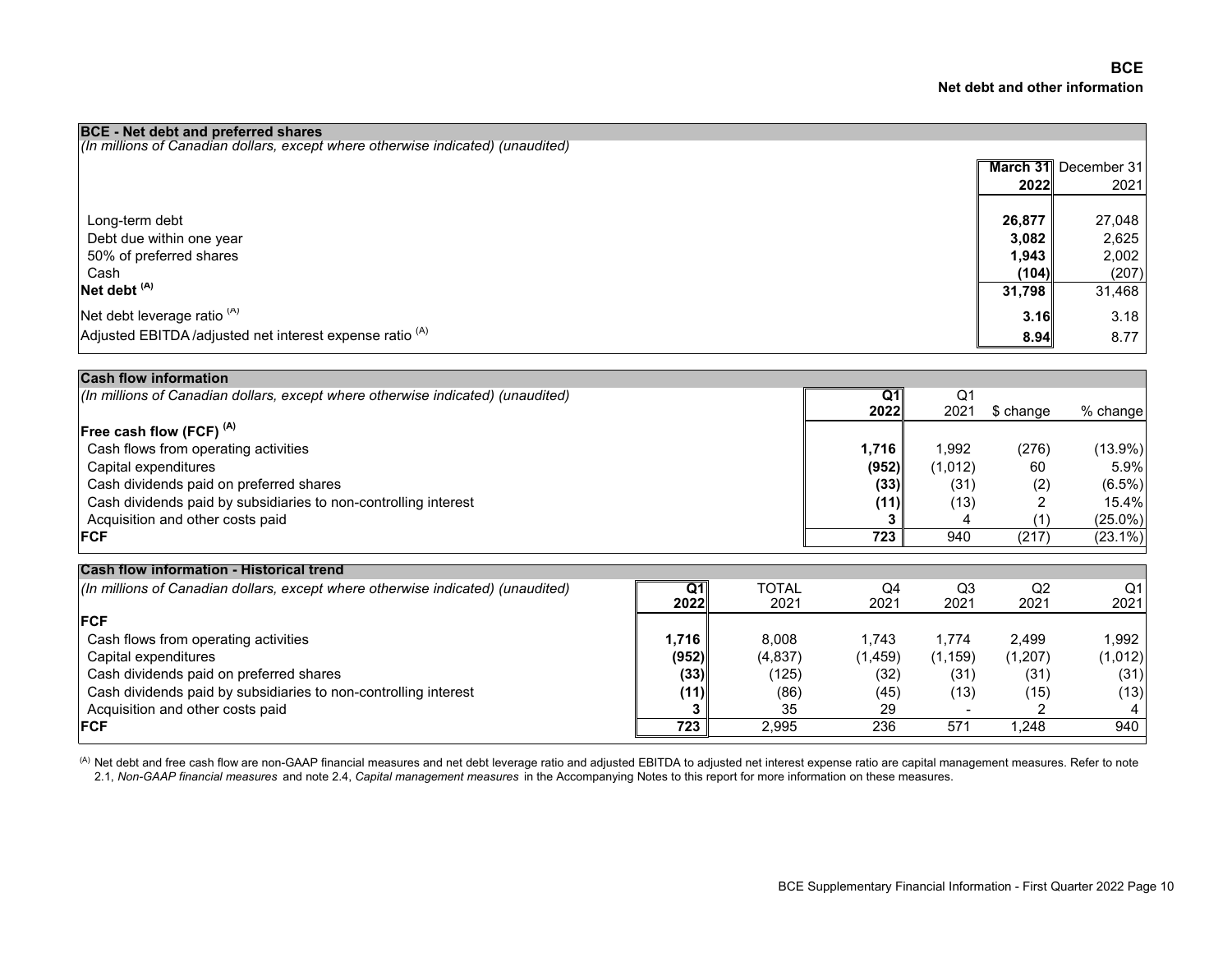#### **BCE Consolidated Statements of Financial Position**

|                                                                                 | March 31      | December 31 |
|---------------------------------------------------------------------------------|---------------|-------------|
| (In millions of Canadian dollars, except where otherwise indicated) (unaudited) | 2022          | 2021        |
| <b>ASSETS</b>                                                                   |               |             |
| <b>Current assets</b>                                                           |               |             |
| Cash                                                                            | 104           | 207         |
| Cash equivalents                                                                |               |             |
| Trade and other receivables                                                     | 3,549         | 3.949       |
| Inventory                                                                       | 567           | 482         |
| Contract assets                                                                 | 386           | 414         |
| Contract costs                                                                  | 564           | 507         |
| Prepaid expenses                                                                | 375           | 254         |
| Other current assets                                                            | 271           | 335         |
| Assets held for sale                                                            |               | 50          |
| <b>Total current assets</b>                                                     | 5,816         | 6,198       |
| <b>Non-current assets</b>                                                       |               |             |
| Contract assets                                                                 | 247           | 251         |
| Contract costs                                                                  | 365           | 387         |
| Property, plant and equipment                                                   | 28.108        | 28,235      |
| Intangible assets                                                               | 15,825        | 15,570      |
| Deferred tax assets                                                             | 108           | 105         |
| Investments in associates and joint ventures                                    | 654           | 668         |
| Post-employment benefit assets                                                  | 4,110         | 3,472       |
| Other non-current assets                                                        | 1,378         | 1,306       |
| Goodwill                                                                        | 10,724        | 10,572      |
| <b>Total non-current assets</b>                                                 | 61,519        | 60,566      |
| <b>Total assets</b>                                                             | 67,335        | 66,764      |
| <b>LIABILITIES</b>                                                              |               |             |
| <b>Current liabilities</b>                                                      |               |             |
| Trade payables and other liabilities                                            | 3,841         | 4,455       |
| <b>Contract liabilities</b>                                                     | 838           | 799         |
| Interest payable                                                                | 162           | 247         |
| Dividends payable                                                               | 854           | 811         |
| <b>Current tax liabilities</b>                                                  | 189           | 141         |
| Debt due within one year                                                        | 3,082         | 2,625       |
| Liabilities held for sale                                                       |               | 35          |
| <b>Total current liabilities</b>                                                | 8,966         | 9.113       |
| <b>Non-current liabilities</b>                                                  |               |             |
| <b>Contract liabilities</b>                                                     | 244           | 246         |
| Long-term debt                                                                  | 26.877        | 27,048      |
| Deferred tax liabilities                                                        | 5.065         | 4.679       |
| Post-employment benefit obligations                                             | 1,464         | 1,734       |
| Other non-current liabilities                                                   | 934           | 1,003       |
| <b>Total non-current liabilities</b>                                            | 34,584        | 34,710      |
| <b>Total liabilities</b>                                                        | 43,550        | 43,823      |
| <b>EQUITY</b>                                                                   |               |             |
| <b>Equity attributable to BCE shareholders</b>                                  |               |             |
| Preferred shares                                                                | 3,885         | 4.003       |
| Common shares                                                                   | 20,830        | 20,662      |
| Contributed surplus                                                             | 1,137         | 1,157       |
| Accumulated other comprehensive income                                          | 355           | 213         |
| Deficit                                                                         | (2,740)       | (3,400)     |
| Total equity attributable to BCE shareholders                                   | 23,467<br>318 | 22,635      |
| Non-controlling interest                                                        |               | 306         |
| <b>Total equity</b>                                                             | 23,785        | 22,941      |
| <b>Total liabilities and equity</b>                                             | 67,335        | 66,764      |
| Number of common shares outstanding (millions)                                  | 911.8         | 909.0       |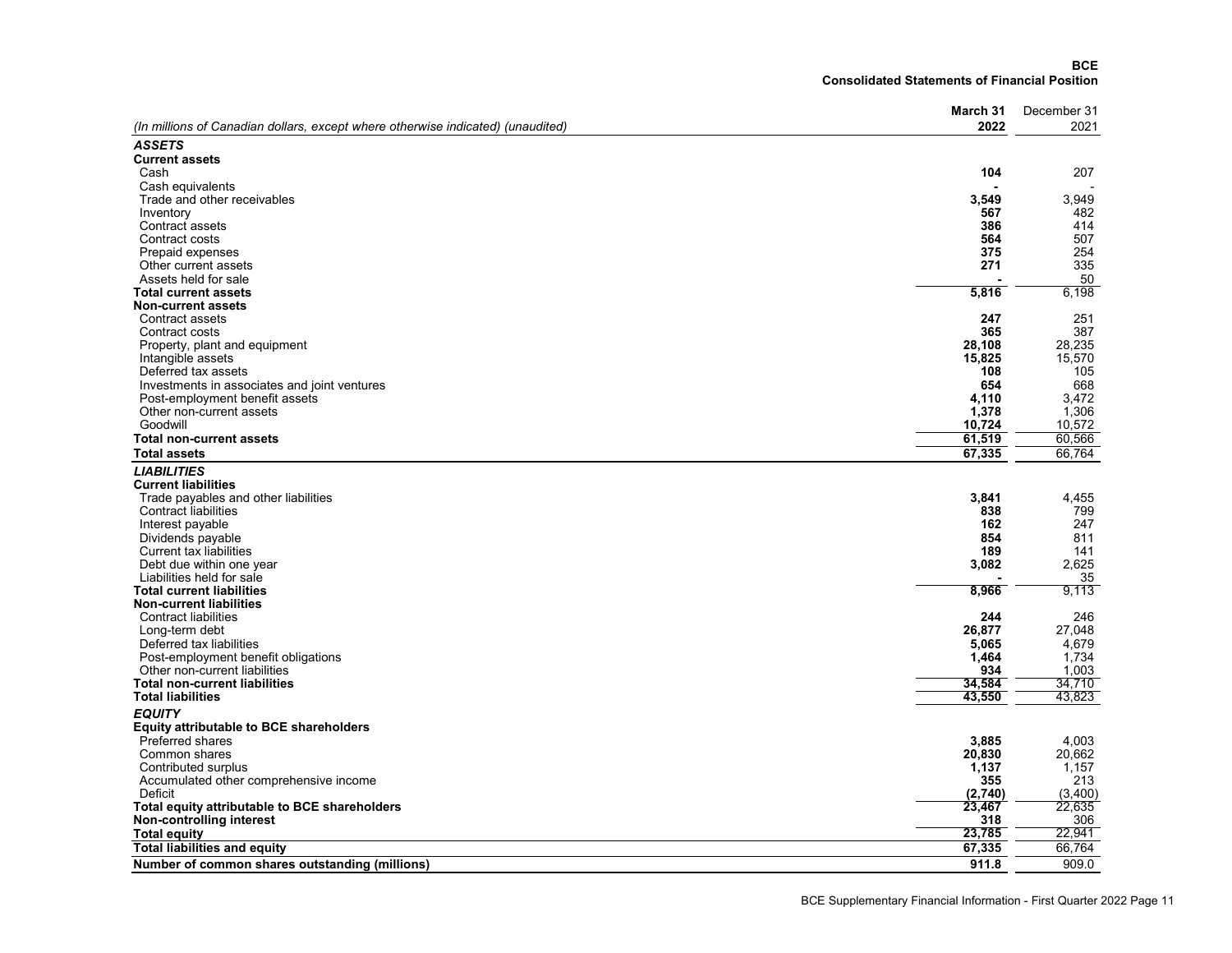**BCEConsolidated Cash Flow Data**

| (In millions of Canadian dollars, except where otherwise indicated) (unaudited) | Q1<br>2022     | Q <sub>1</sub><br>2021 | \$ change       |
|---------------------------------------------------------------------------------|----------------|------------------------|-----------------|
|                                                                                 |                |                        |                 |
| Net earnings                                                                    | 934            | 687                    | 247             |
| Adjustments to reconcile net earnings to cash flows from operating activities   |                |                        |                 |
| Severance, acquisition and other costs                                          | 13             | 89                     | (76)            |
| Depreciation and amortization                                                   | 1,151          | 1.133                  | 18              |
| Post-employment benefit plans cost                                              | 51             | 79                     | (28)            |
| Net interest expense                                                            | 258            | 263                    | (5)             |
| Impairment of assets                                                            | 2              | 3                      |                 |
|                                                                                 |                |                        | (1)             |
| Gains on investments                                                            | (37)           |                        | (37)            |
| Income taxes                                                                    | 335            | 253                    | 82 <sup>2</sup> |
| Contributions to post-employment benefit plans                                  | (79)           | (79)                   |                 |
| Payments under other post-employment benefit plans                              | (15)           | (15)                   |                 |
| Severance and other costs paid                                                  | (28)           | (43)                   | 15              |
| Interest paid                                                                   | (373)          | (306)                  | (67)            |
| Income taxes paid (net of refunds)                                              | (116)          | (109)                  | (7)             |
| Acquisition and other costs paid                                                | (3)            | (4)                    | -1              |
| Change in contract assets                                                       | 32             | 144                    | (112)           |
| Change in wireless device financing plan receivables                            | 59             | (91)                   | 150             |
| Net change in operating assets and liabilities                                  | (468)          | (12)                   | (456)           |
| Cash flows from operating activities                                            | 1,716          | 1,992                  | (276)           |
| Capital expenditures                                                            | (952)          | (1,012)                | 60              |
| Cash dividends paid on preferred shares                                         | (33)           | (31)                   | (2)             |
| Cash dividends paid by subsidiaries to non-controlling interest                 | (11)           | (13)                   | $\overline{2}$  |
| Acquisition and other costs paid                                                | 3              | 4                      | (1)             |
| Free cash flow                                                                  | 723            | 940                    | (217)           |
| <b>Business acquisitions</b>                                                    | (139)          |                        | (139)           |
| <b>Business dispositions</b>                                                    | 52             |                        | 52              |
| Acquisition and other costs paid                                                | (3)            | (4)                    | $\overline{1}$  |
| Other investing activities                                                      | (9)            | (21)                   | 12              |
| Increase (decrease) in notes payable                                            | 469            | (357)                  | 826             |
| Decrease in securitized trade receivables                                       |                | (13)                   | 13              |
| Issue of long-term debt                                                         | 945            | 2,915                  | (1,970)         |
|                                                                                 | (1, 258)       | (226)                  | (1,032)         |
| Repayment of long-term debt                                                     |                |                        |                 |
| Issue of common shares                                                          | 161            | 10                     | 151             |
| Purchase of shares for settlement of share-based payments                       | (106)          | (91)                   | (15)            |
| Repurchase of preferred shares                                                  | (115)          |                        | (115)           |
| Cash dividends paid on common shares                                            | (795)          | (753)                  | (42)            |
| Other financing activities                                                      | (28)           | (17)                   | (11)            |
|                                                                                 | (826)          | 1,443                  | (2, 269)        |
| Net (decrease) increase in cash                                                 | (103)          | 1,683                  | (1,786)         |
| Cash at beginning of period                                                     | 207            | 224                    | (17)            |
| Cash at end of period                                                           | 104            | 1,907                  | (1,803)         |
| Net increase in cash equivalents                                                |                | 700                    | (700)           |
| Cash equivalents at beginning of period                                         |                |                        |                 |
| Cash equivalents at end of period                                               | $\blacksquare$ | 700                    | (700)           |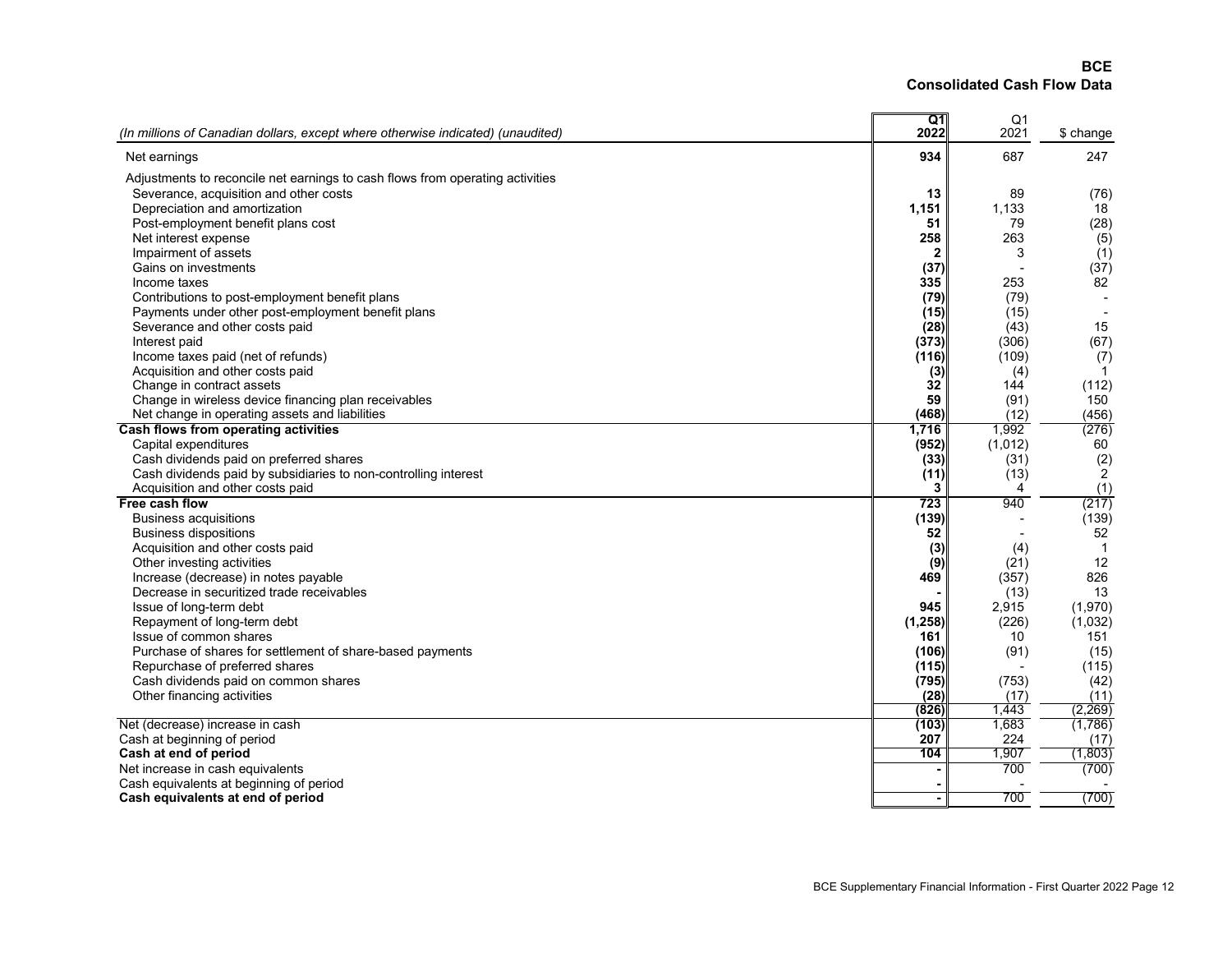**BCEConsolidated Cash Flow Data - Historical Trend**

|                                                                                 | Q1           | <b>TOTAL</b>   |                 |              |                |             |
|---------------------------------------------------------------------------------|--------------|----------------|-----------------|--------------|----------------|-------------|
| (In millions of Canadian dollars, except where otherwise indicated) (unaudited) | 2022         | 2021           | Q4 21           | Q3 21        | Q2 21          | Q1 21       |
| Net earnings                                                                    | 934          | 2,892          | 658             | 813          | 734            | 687         |
| Adjustments to reconcile net earnings to cash flows from operating activities   |              |                |                 |              |                |             |
| Severance, acquisition and other costs                                          | 13           | 209            | 63              | 50           | $\overline{7}$ | 89          |
| Depreciation and amortization                                                   | 1,151        | 4,609          | 1,176           | 1,147        | 1,153          | 1,133       |
| Post-employment benefit plans cost                                              | 51           | 286            | 69              | 70           | 68             | 79          |
| Net interest expense                                                            | 258          | 1,063          | 269             | 268          | 263            | 263         |
| Impairment of assets                                                            | $\mathbf{2}$ | 197            | 30              |              | 164            | 3           |
| (Gains) losses on investments                                                   | (37)         | 6              | 6               |              |                |             |
| Income taxes                                                                    | 335          | 1.044          | 249             | 306          | 236            | 253         |
| Contributions to post-employment benefit plans                                  | (79)         | (282)          | (69)            | (64)         | (70)           | (79)        |
| Payments under other post-employment benefit plans                              | (15)         | (65)           | (18)            | (16)         | (16)           | (15)        |
| Severance and other costs paid                                                  | (28)         | (208)          | (55)            | (31)         | (79)           | (43)        |
| Interest paid                                                                   | (373)        | (1,080)        | (192)           | (352)        | (230)          | (306)       |
| Income taxes paid (net of refunds)                                              | (116)        | (913)          | (302)           | (407)        | (95)           | (109)       |
| Acquisition and other costs paid                                                | (3)          | (35)           | (29)            |              | (2)            | (4)         |
| Change in contract assets                                                       | 32           | 278            | (21)            | 53           | 102            | 144         |
| Change in wireless device financing plan receivables                            | 59           | (365)          | (121)           | (92)         | (61)           | (91)        |
| Net change in operating assets and liabilities                                  | (468)        | 372            | 30 <sup>7</sup> | 29           | 325            | (12)        |
| Cash flows from operating activities                                            | 1,716        | 8,008          | 1,743           | 1,774        | 2,499          | 1,992       |
| Capital expenditures                                                            | (952)        | (4, 837)       | (1, 459)        | (1, 159)     | (1, 207)       | (1,012)     |
| Cash dividends paid on preferred shares                                         | (33)         | (125)          | (32)            | (31)         | (31)           | (31)        |
| Cash dividends paid by subsidiaries to non-controlling interest                 | (11)         | (86)           | (45)            | (13)         | (15)           | (13)        |
| Acquisition and other costs paid                                                | 3            | 35             | 29              |              | 2              | 4           |
| Free cash flow                                                                  | 723          | 2,995          | 236             | 571          | 1,248          | 940         |
| <b>Business acquisitions</b>                                                    | (139)        | (12)           |                 | (1)          | (11)           |             |
| <b>Business dispositions</b>                                                    | 52           |                |                 |              |                |             |
| Acquisition and other costs paid                                                | (3)          | (35)           | (29)            |              | (2)            | (4)         |
| Acquisition of spectrum licences                                                |              | (2,082)        | (1,664)         | (418)        |                |             |
| Other investing activities                                                      | (9)          | (72)           | (23)            | (11)         | (17)           | (21)        |
| Increase (decrease) in notes payable                                            | 469          | 351            | 719             | (322)        | 311            | (357)       |
| Decrease in securitized trade receivables                                       |              | (150)          | (130)           | (7)          |                | (13)        |
| Issue of long-term debt                                                         | 945          | 4,985          |                 | 1,570        | 500            | 2,915       |
| Repayment of long-term debt<br>Issue of common shares                           | (1, 258)     | (2,751)<br>261 | (235)           | (249)<br>172 | (2,041)        | (226)<br>10 |
| Purchase of shares for settlement of share-based payments                       | 161<br>(106) | (297)          | 16<br>(52)      | (83)         | 63             |             |
| Repurchase of preferred shares                                                  | (115)        |                |                 |              | (71)           | (91)        |
| Cash dividends paid on common shares                                            | (795)        | (3, 132)       | (795)           | (793)        | (791)          | (753)       |
| Other financing activities                                                      | (28)         | (78)           | (3)             | (14)         | (44)           | (17)        |
|                                                                                 | (826)        |                | (2, 196)        | (156)        | (2, 103)       | 1,443       |
| Net (decrease) increase in cash                                                 | (103)        | (3,012)        |                 |              |                | 1,683       |
|                                                                                 |              | (17)           | (1,879)         | 334          | (155)          |             |
| Cash at beginning of period                                                     | 207          | 224            | 2,086           | 1,752        | 1,907          | 224         |
| Cash at end of period                                                           | 104          | 207            | 207             | 2,086        | 1,752          | 1,907       |
| Net (decrease) increase in cash equivalents                                     |              |                | (81)            | 81           | (700)          | 700         |
| Cash equivalents at beginning of period                                         |              |                | 81              |              | 700            |             |
| Cash equivalents at end of period                                               |              | $\overline{a}$ | $\mathbf{r}$    | 81           | $\overline{a}$ | 700         |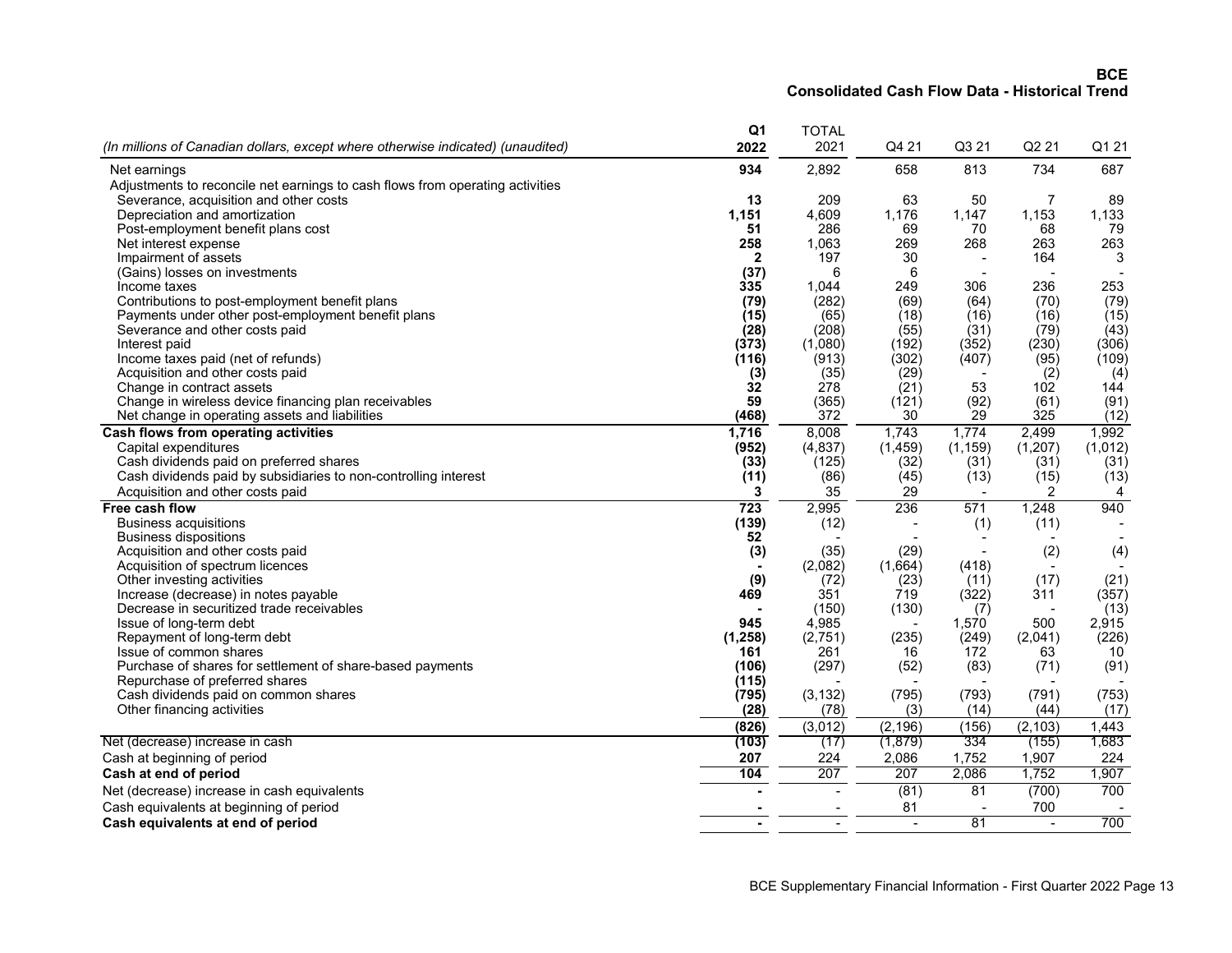# **Accompanying Notes**

(1) Our results are reported in three segments: Bell Wireless, Bell Wireline and Bell Media. Our segments reflect how we manage our business and how we classify our operations for planning and measuring performance.

Throughout this report, *we, us, our, BCE* and *the company* mean, as the context may require, either BCE Inc. or, collectively, BCE Inc., Bell Canada, their subsidiaries, joint arrangements and associates. *Bell* means, as the context may require, either Bell Canada or, collectively, Bell Canada, its subsidiaries, joint arrangements and associates.

#### (2) **Non-GAAP and other financial measures**

BCE uses various financial measures to assess its business performance. Certain of these measures are calculated in accordance with International Financial Reporting Standards (IFRS or GAAP) while certain other measures do not have a standardized meaning under GAAP. We believe that our GAAP financial measures, read together with adjusted non-GAAP and other financial measures, provide readers with a better understanding of how management assesses BCE's performance.

National Instrument 52-112, *Non-GAAP and Other Financial Measures Disclosure*, prescribes disclosure requirements that apply to the following specified financial measures:

- Non-GAAP financial measures:
- Non-GAAP ratios:
- Total of segments measures;
- Capital management measures; and
- Supplementary financial measures.

This section provides a description and classification of the specified financial measures contemplated by NI 52-112 that we use in this report to explain our financial results except that, for supplementary financial measures, an explanation of such measures is provided where they are first referred to in this report if the supplementary financial measures' labelling is not sufficiently descriptive.

#### (2.1) **Non-GAAP financial measures**

A non-GAAP financial measure is a financial measure used to depict our historical or expected future financial performance, financial position or cash flow and, with respect to its composition, either excludes an amount that is included in, or includes an amount that is excluded from, the composition of the most directly comparable financial measure disclosed in BCE's consolidated primary financial statements. We believe that non-GAAP financial measures are reflective of our on-going operating results and provide readers with an understanding of management's perspective on and analysis of our performance.

Below are descriptions of the non-GAAP financial measures that we use in this report to explain our results. Except for adjusted net interest expense, for which a reconciliation is provided below, reconciliations to the most directly comparable IFRS financial measures on a consolidated basis are set out earlier in this report.

#### **Adjusted net earnings**

The term adjusted net earnings does not have any standardized meaning under IFRS. Therefore, it is unlikely to be comparable to similar measures presented by other issuers.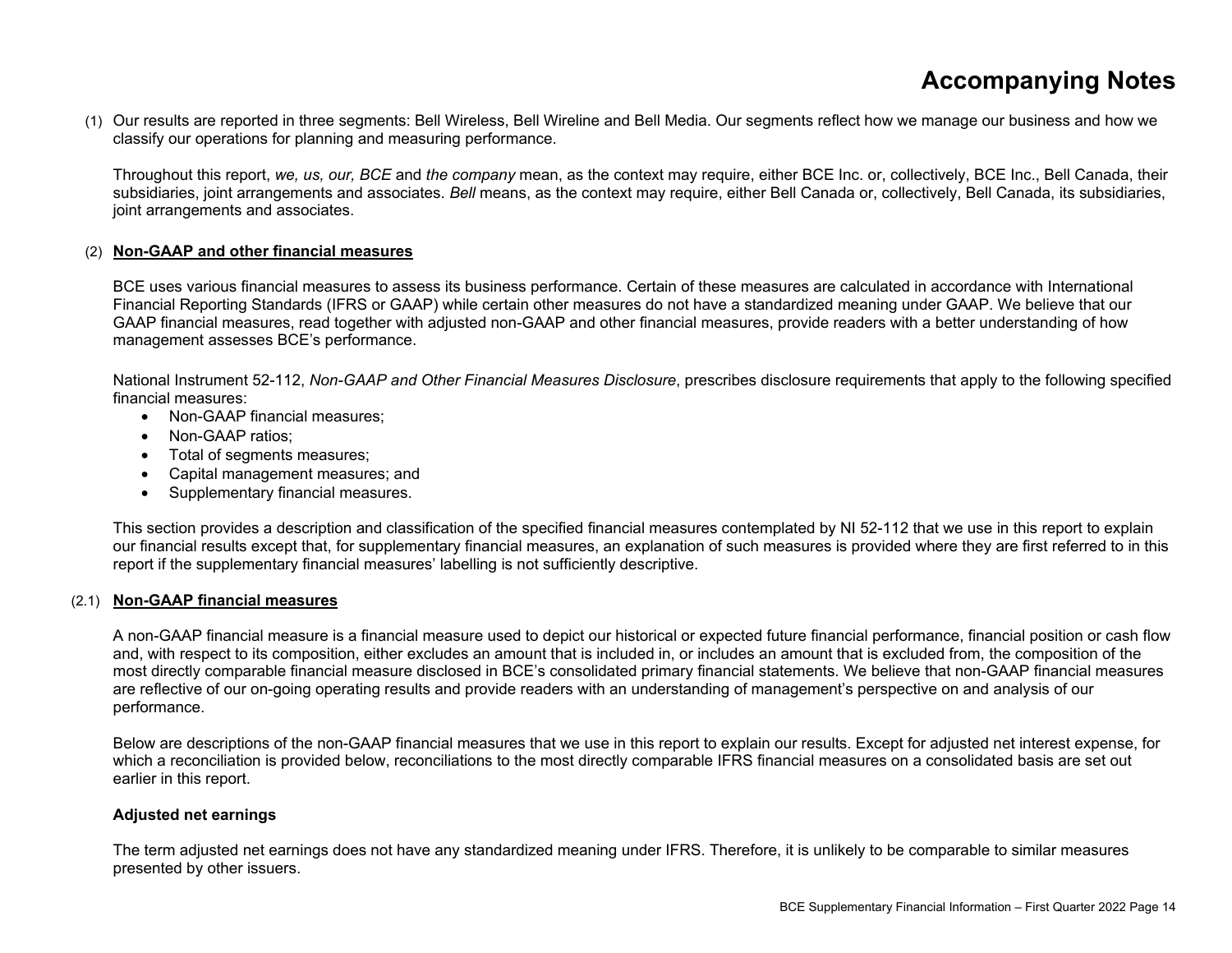We define adjusted net earnings as net earnings attributable to common shareholders before severance, acquisition and other costs, net mark-to-market losses (gains) on derivatives used to economically hedge equity settled share-based compensation plans, net equity losses (gains) on investments in associates and joint ventures, net losses (gains) on investments, early debt redemption costs, impairment of assets and discontinued operations, net of tax and NCI.

We use adjusted net earnings and we believe that certain investors and analysts use this measure, among other ones, to assess the performance of our businesses without the effects of severance, acquisition and other costs, net mark-to-market losses (gains) on derivatives used to economically hedge equity settled share-based compensation plans, net equity losses (gains) on investments in associates and joint ventures, net losses (gains) on investments, early debt redemption costs, impairment of assets and discontinued operations, net of tax and NCI. We exclude these items because they affect the comparability of our financial results and could potentially distort the analysis of trends in business performance. Excluding these items does not imply they are non-recurring.

The most directly comparable IFRS financial measure is net earnings attributable to common shareholders. Refer to pages 2 and 3 of this report for a reconciliation of net earnings attributable to common shareholders to adjusted net earnings on a consolidated basis.

#### **Adjusted net interest expense**

The term adjusted net interest expense does not have any standardized meaning under IFRS. Therefore, it is unlikely to be comparable to similar measures presented by other issuers.

We define adjusted net interest expense as twelve-month trailing net interest expense as shown in our consolidated statements of cash flows, plus 50% of twelve-month trailing net earnings attributable to preferred shareholders as shown in our consolidated income statements.

We use adjusted net interest expense as a component in the calculation of the adjusted EBITDA to adjusted net interest expense ratio, which is a capital management measure. For further details on the adjusted EBITDA to adjusted net interest expense ratio, see note 2.4, *Capital management measures*  below. We use and believe that certain investors and analysts use the adjusted EBITDA to adjusted net interest expense ratio, among other measures, to evaluate the financial health of the company.

The most directly comparable IFRS financial measure is net interest expense. The following table is a reconciliation of net interest expense to adjusted net interest expense on a consolidated basis.

|                                                                                          | Q1 2022 | Q1 2021 |
|------------------------------------------------------------------------------------------|---------|---------|
| Net interest expense (three months ended March 31, 2022 and 2021, respectively)          | 258     | 263     |
| Net interest expense (year ended December 31, 2021 and 2020, respectively)               | 1,063   | 1,087   |
| Net interest expense (three months ended March 31, 2021 and 2020, respectively)          | (263)   | (270)   |
| 12-month trailing net interest expense (ended March 31, 2022 and 2021,                   |         |         |
| respectively)                                                                            | 1,058   | 1,080   |
| 50% of net earnings attributable to preferred shareholders (three months ended March 31, |         |         |
| 2022 and 2021, respectively)                                                             | 17      | 16      |
| 50% of net earnings attributable to preferred shareholders (year ended December 31, 2021 |         |         |
| and 2020, respectively)                                                                  | 66      | 68      |
| 50% of net earnings attributable to preferred shareholders (three months ended March 31, |         |         |
| 2021 and 2020, respectively)                                                             | (16)    | (19)    |
| 50% of 12-month trailing net earnings attributable to preferred shareholders (ended      |         |         |
| March 31, 2022 and 2021, respectively)                                                   | 67      | 65      |
| Adjusted net interest expense for the twelve months ended March 31, 2022 and             |         |         |
| 2021, respectively                                                                       | 1,125   | 1,145   |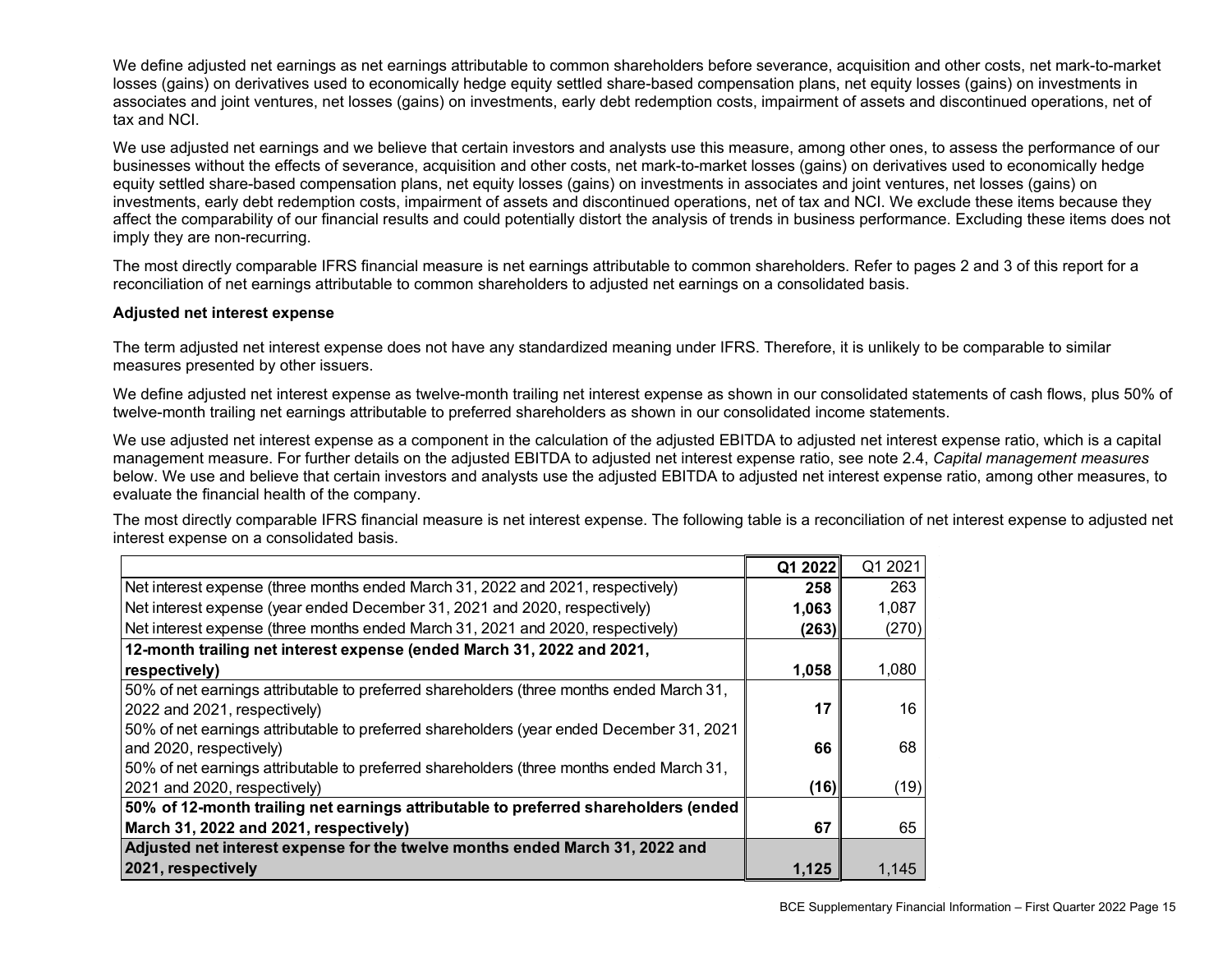#### **Free cash flow**

The term free cash flow does not have any standardized meaning under IFRS. Therefore, it is unlikely to be comparable to similar measures presented by other issuers.

We define free cash flow as cash flows from operating activities, excluding cash from discontinued operations, acquisition and other costs paid (which include significant litigation costs) and voluntary pension funding, less capital expenditures, preferred share dividends and dividends paid by subsidiaries to NCI. We exclude cash from discontinued operations, acquisition and other costs paid and voluntary pension funding because they affect the comparability of our financial results and could potentially distort the analysis of trends in business performance. Excluding these items does not imply they are non-recurring.

We consider free cash flow to be an important indicator of the financial strength and performance of our businesses. Free cash flow shows how much cash is available to pay dividends on common shares, repay debt and reinvest in our company. We believe that certain investors and analysts use free cash flow to value a business and its underlying assets and to evaluate the financial strength and performance of our businesses. The most directly comparable IFRS financial measure is cash flows from operating activities. Refer to pages 10, 12 and 13 of this report for a reconciliation of cash flows from operating activities to free cash flow on a consolidated basis.

#### **Net debt**

The term net debt does not have any standardized meaning under IFRS. Therefore, it is unlikely to be comparable to similar measures presented by other issuers.

We define net debt as debt due within one year plus long-term debt and 50% of preferred shares, less cash and cash equivalents, as shown in BCE's consolidated statements of financial position. We include 50% of outstanding preferred shares in our net debt as it is consistent with the treatment by certain credit rating agencies.

We consider net debt to be an important indicator of the company's financial leverage because it represents the amount of debt that is not covered by available cash and cash equivalents. We believe that certain investors and analysts use net debt to determine a company's financial leverage.

Net debt is calculated using several asset and liability categories from the statements of financial position. The most directly comparable IFRS financial measure is long-term debt. Refer to page 10 of this report for a reconciliation of long-term debt to net debt on a consolidated basis.

#### (2.2) **Non-GAAP ratios**

A non-GAAP ratio is a financial measure disclosed in the form of a ratio, fraction, percentage or similar representation and that has a non-GAAP financial measure as one or more of its components.

#### **Adjusted EPS**

The term adjusted EPS does not have any standardized meaning under IFRS. Therefore, it is unlikely to be comparable to similar measures presented by other issuers.

We define adjusted EPS as adjusted net earnings per BCE common share. Adjusted net earnings is a non-GAAP financial measure. For further details on adjusted net earnings, see note 2.1 – *Non-GAAP financial measures* above.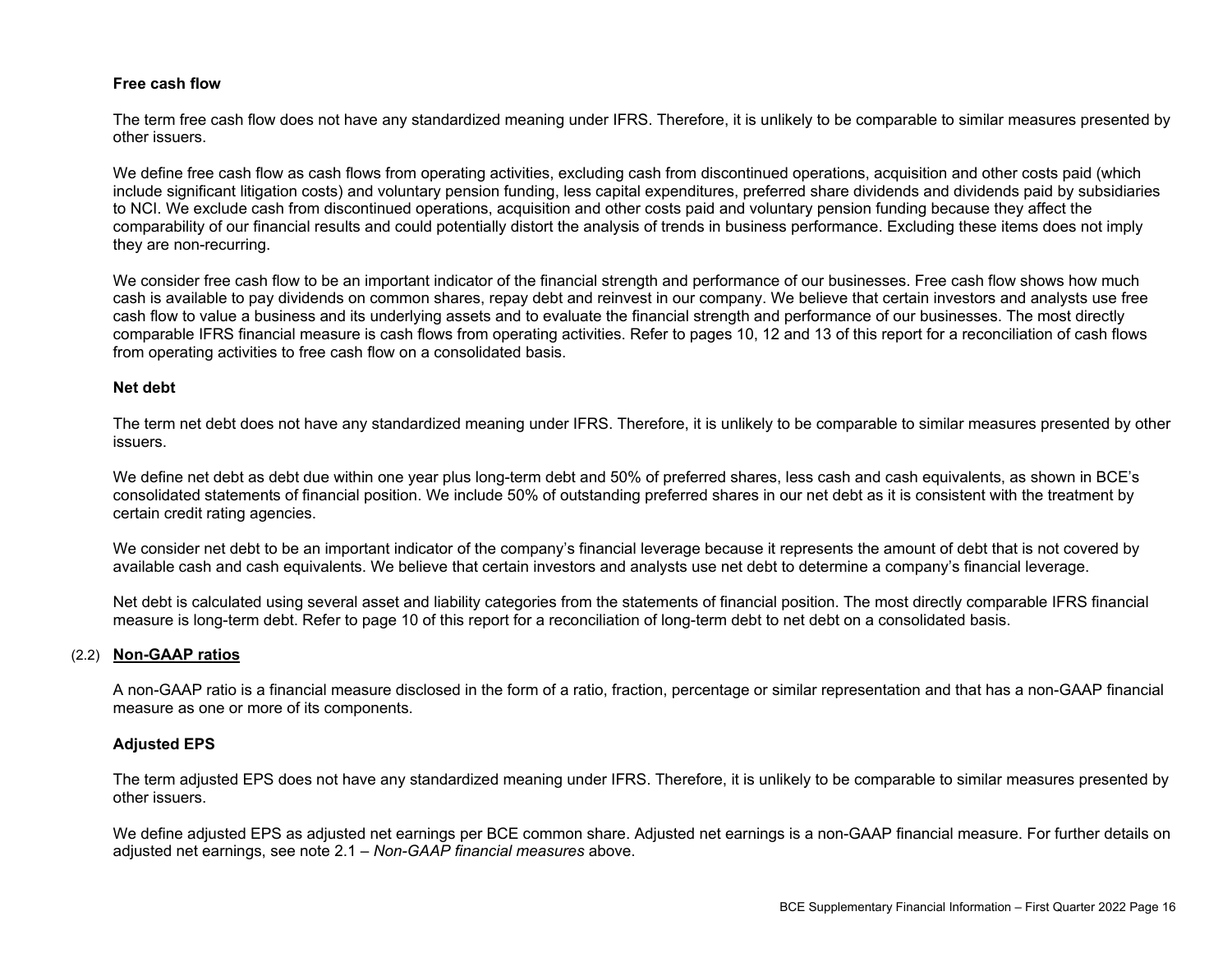We use adjusted EPS, and we believe that certain investors and analysts use this measure, among other ones, to assess the performance of our businesses without the effects of severance, acquisition and other costs, net mark-to-market losses (gains) on derivatives used to economically hedge equity settled share-based compensation plans, net equity losses (gains) on investments in associates and joint ventures, net losses (gains) on investments, early debt redemption costs, impairment of assets and discontinued operations, net of tax and NCI. We exclude these items because they affect the comparability of our financial results and could potentially distort the analysis of trends in business performance. Excluding these items does not imply they are non-recurring.

#### (2.3) **Total of segments measures**

A total of segments measure is a financial measure that is a subtotal or total of 2 or more reportable segments and is disclosed within the Notes to BCE's consolidated primary financial statements.

#### **Adjusted EBITDA**

We define adjusted EBITDA as operating revenues less operating costs as shown in BCE's consolidated income statements.

The most directly comparable IFRS financial measure is net earnings. The following table is a reconciliation of net earnings to adjusted EBITDA on a consolidated basis.

|                                                        | Q1 2022 | Q1 2021 |
|--------------------------------------------------------|---------|---------|
| Net earnings                                           | 934     | 687     |
| Severance, acquisition and other costs                 | 13      | 89      |
| Depreciation                                           | 891     | 895     |
| Amortization                                           | 260     | 238     |
| Finance costs                                          |         |         |
| Interest expense                                       | 260     | 267     |
| Net (return) interest on post-employment benefit plans | (18)    | 5       |
| Impairment of assets                                   |         | 3       |
| Other income                                           | (93)    | (8)     |
| Income taxes                                           | 335     | 253     |
| <b>Adjusted EBITDA</b>                                 | 2,584   | 2,429   |

#### (2.4) **Capital management measures**

A capital management measure is a financial measure that is intended to enable a reader to evaluate our objectives, policies and processes for managing our capital and is disclosed within the Notes to BCE's consolidated financial statements.

The financial reporting framework used to prepare the financial statements requires disclosure that helps readers assess the company's capital management objectives, policies, and processes, as set out in IFRS in IAS – 1 – *Presentation of Financial Statements.* BCE has its own methods for managing capital and liquidity, and IFRS does not prescribe any particular calculation method.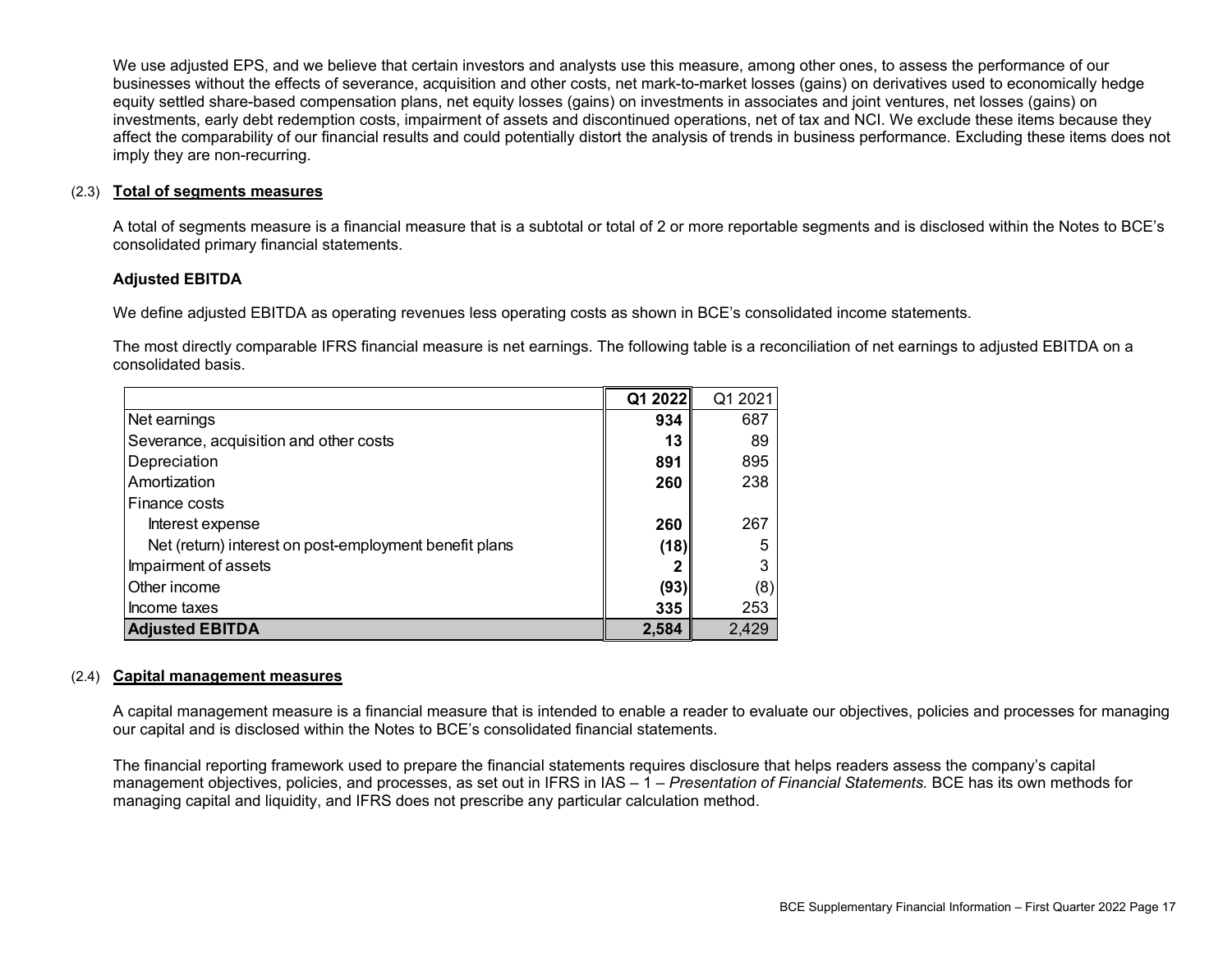#### **Adjusted EBITDA to adjusted net interest expense ratio**

The adjusted EBITDA to adjusted net interest expense ratio represents adjusted EBITDA divided by adjusted net interest expense. For the purposes of calculating our adjusted EBITDA to adjusted net interest expense ratio, adjusted EBITDA is twelve-month trailing adjusted EBITDA. Adjusted net interest expense used in the calculation of the adjusted EBITDA to adjusted net interest expense ratio is a non-GAAP financial measure defined as twelve-month trailing net interest expense as shown in our consolidated statements of cash flows, plus 50% of twelve-month trailing net earnings attributable to preferred shareholders as shown in our consolidated income statements. For further details on adjusted net interest expense, see note 2.1, *Non-GAAP financial measures* above.

We use, and believe that certain investors and analysts use, the adjusted EBITDA to adjusted net interest expense ratio, among other measures, to evaluate the financial health of the company.

#### **Net debt leverage ratio**

The net debt leverage ratio represents net debt divided by adjusted EBITDA. Net debt used in the calculation of the net debt leverage ratio is a non-GAAP financial measure. For further details on net debt, see note 2.1, *Non-GAAP financial measures* above. For the purposes of calculating our net debt leverage ratio, adjusted EBITDA is twelve-month trailing adjusted EBITDA.

We use, and believe that certain investors and analysts use, the net debt leverage ratio as a measure of financial leverage.

#### (2.5) **Supplementary financial measures**

A supplementary financial measure is a financial measure that is not reported in BCE's consolidated financial statements, and is, or is intended to be, reported periodically to represent historical or expected future financial performance, financial position, or cash flows.

An explanation of such measures is provided where they are first referred to in this report if the supplementary financial measures' labelling is not sufficiently descriptive.

#### (3) **Key performance indicators (KPIs)**

In addition to the non-GAAP financial measures and other financial measures described previously, we use the following KPIs to measure the success of our strategic imperatives. These KPIs are not accounting measures and may not be comparable to similar measures presented by other issuers.

**Adjusted EBITDA margin** is defined as adjusted EBITDA divided by operating revenues.

**Capital intensity** is defined as capital expenditures divided by operating revenues.

**Mobile phone blended ARPU** is calculated by dividing wireless operating service revenues by the average mobile phone subscriber base for the specified period and is expressed as a dollar unit per month.

**Mobile phone churn** is the rate at which existing mobile phone subscribers cancel their services. It is a measure of our ability to retain our customers. Mobile phone churn is calculated by dividing the number of mobile phone deactivations during a given period by the average number of mobile phone subscribers in the base for the specified period and is expressed as a percentage per month.

**Mobile phone subscriber unit** is comprised of a recurring revenue generating portable unit (e.g. smartphones and feature phones) on an active service plan, that has access to our wireless networks and includes voice, text and/or data connectivity. We report mobile phone subscriber units in two categories: postpaid and prepaid. Prepaid mobile phone subscriber units are considered active for a period of 90 days following the expiry of the subscriber's prepaid balance.